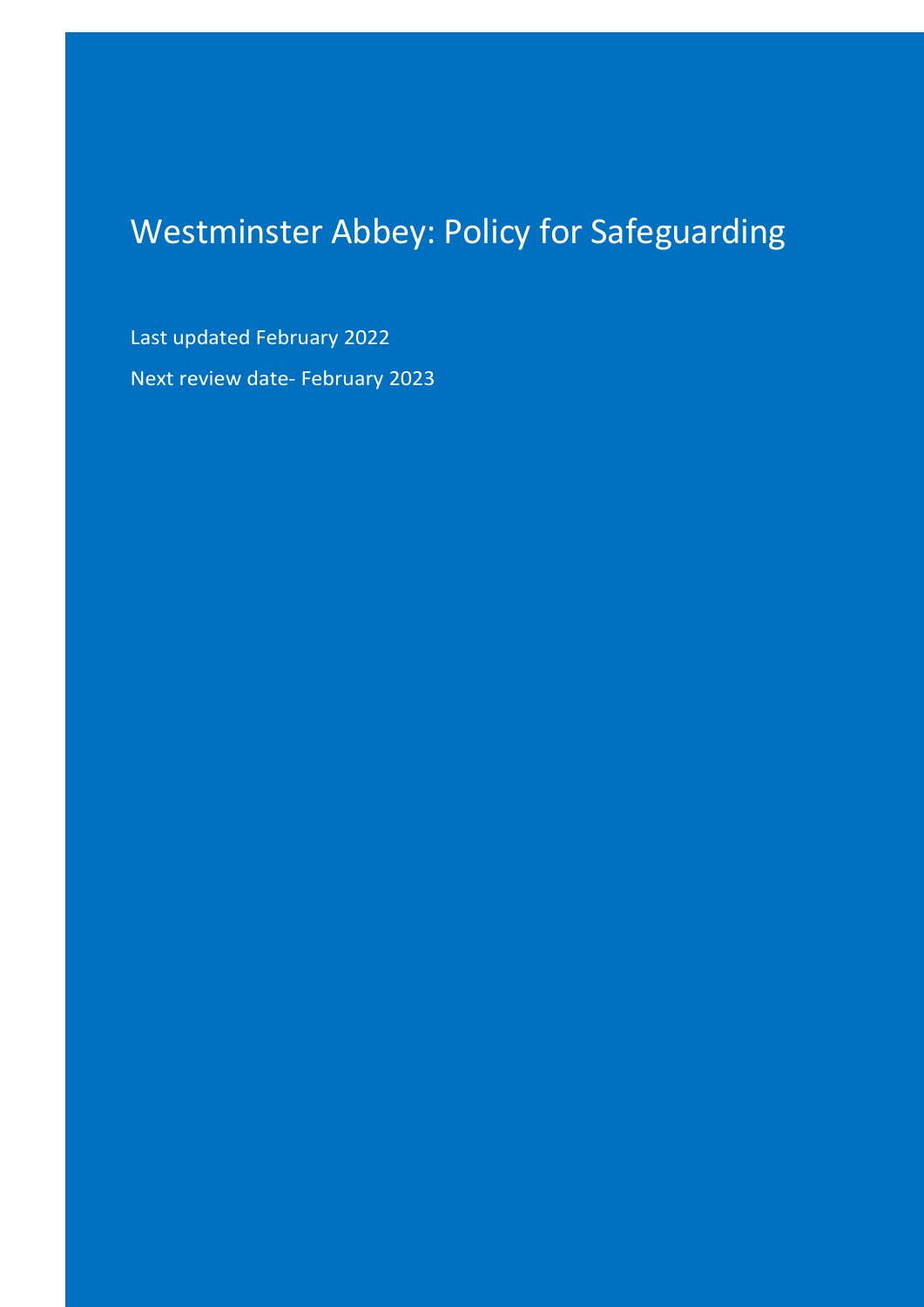# Table of Contents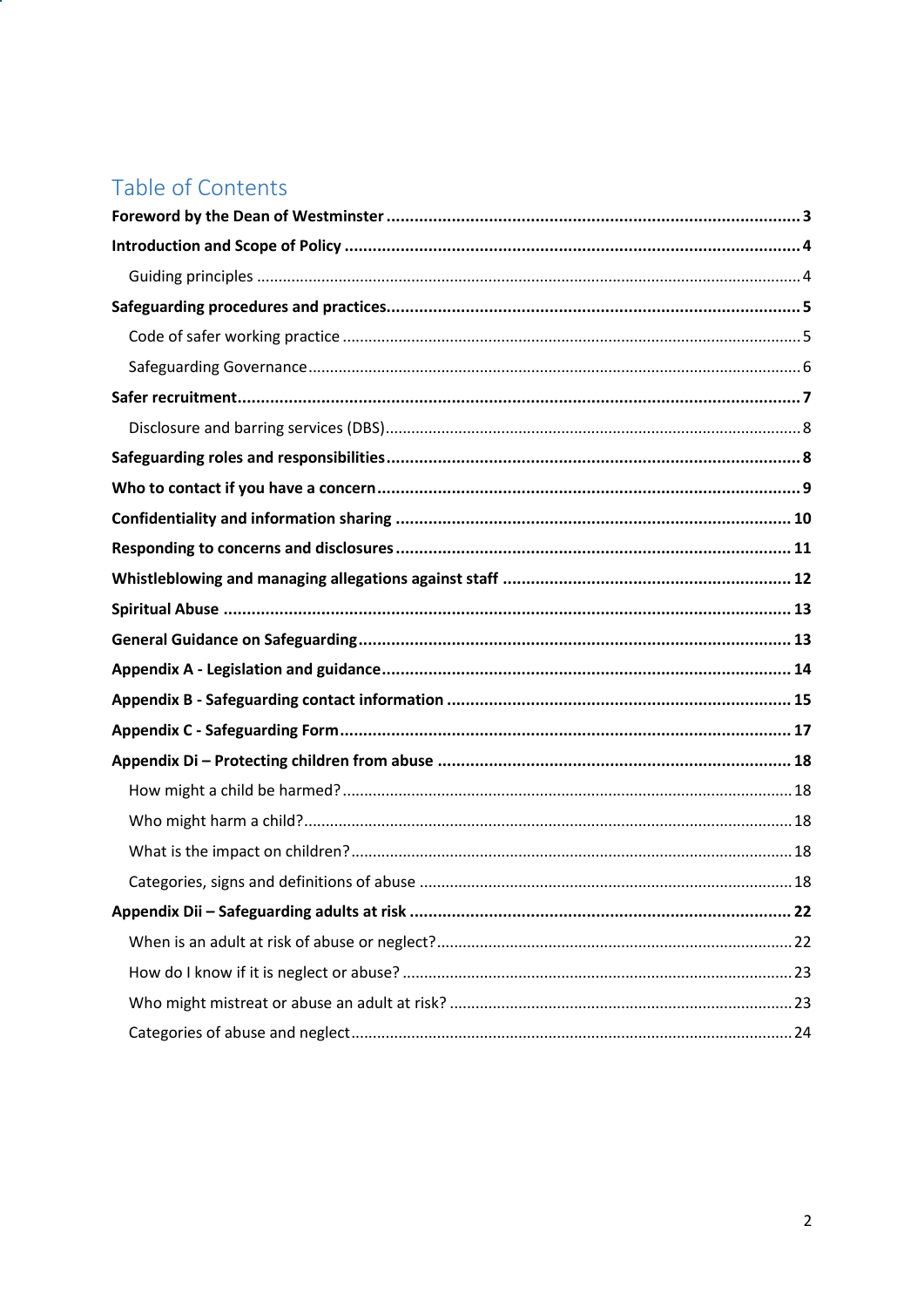# <span id="page-2-0"></span>Foreword by the Dean of Westminster

Many people think that religion is about rules: 'Don't do that' or 'You must do this'. That would make faith a bleak and disappointing thing. Christianity is, in truth, all about being human; being fully alive. 'I came that they may have life, and have it abundantly' said Jesus. In Westminster Abbey, we celebrate the possibility of human flourishing. We try to live our lives fully and we invite others to do the same. We are committed to promoting that life and protecting those who are vulnerable to harm. Safeguarding here is more than a responsibility or a duty, it is part of our way of life.

With a dedicated staff team we aim at vigilance, prompt action, review and learning. We are committed to working in partnership with statutory bodies, voluntary agencies and many others to promote the safety and wellbeing of children and adults at risk. We will act promptly whenever a concern is raised. We will be swift to engage with the appropriate partners should an investigation into abuse become necessary.

The Dean and Chapter holds ultimate responsibility for safeguarding matters at the Abbey. We know our relationships with visitors, staff and the community are a privilege, and we are committed to fulfilling the duty of care which comes with that privilege.

In commending this Safeguarding Policy to all those who visit, live and work within the Abbey precincts, I would like to thank all my colleagues who share in this duty of care and take it to heart.

**The Very Reverend Dr David Hoyle** Dean of Westminster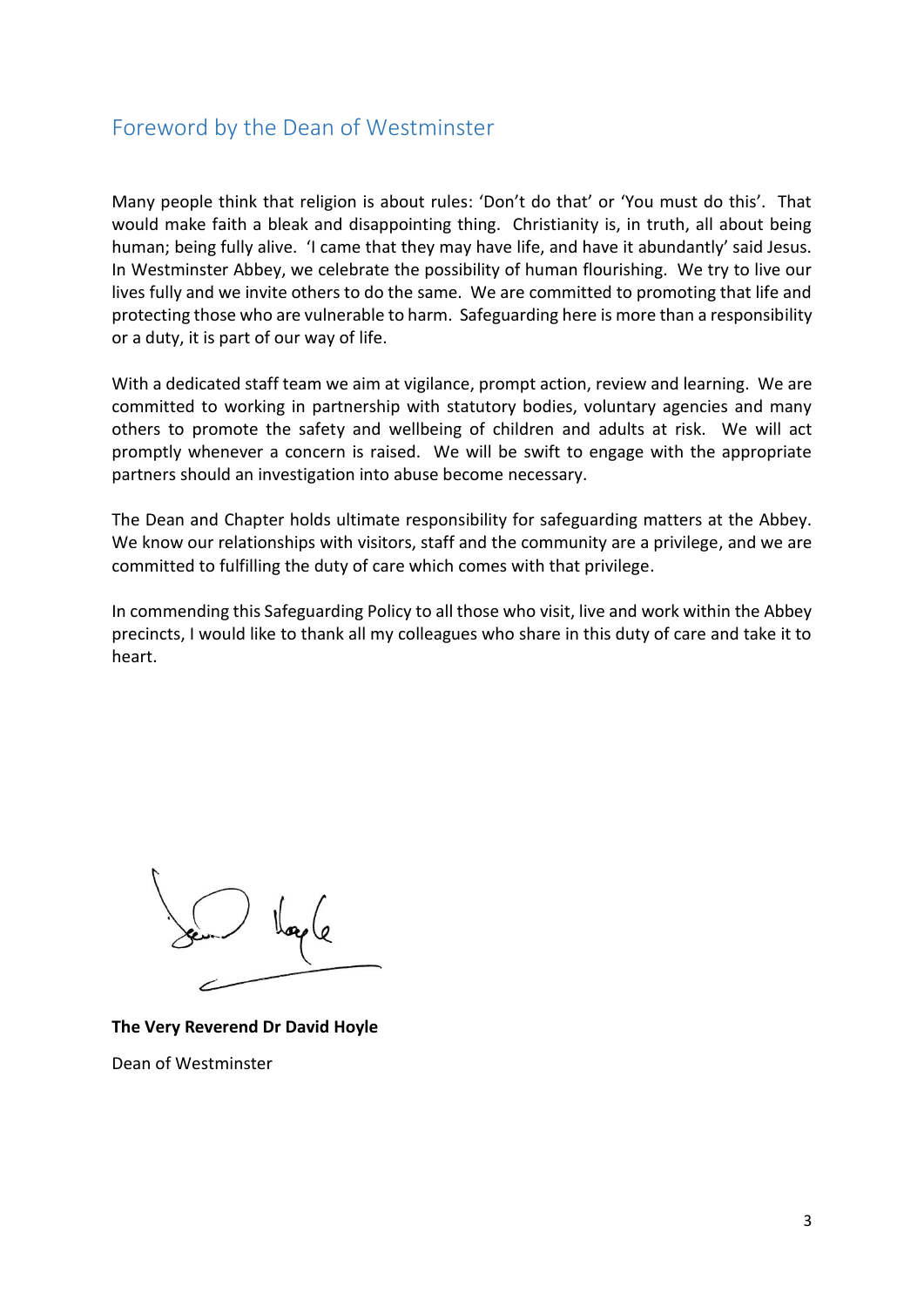# <span id="page-3-0"></span>Introduction and Scope of Policy

Westminster Abbey is committed to safeguarding the 1.5 million visitors and worshippers it welcomes each year. The Abbey is dedicated to safeguarding children and adults at risk so they can visit, worship and grow safely in Christ. This is done by acting together in a coordinated and supported manner and requires the Abbey clergy, staff and volunteers to be alert and make timely responses to concerns.

The Abbey's approach to safeguarding is both proactive and reactive, and the Abbey is committed to safeguarding best practice which includes:

- Procedures to prevent, identify, respond to and report concerns
- Designated safeguarding staff
- Codes of safe practice
- Safer recruitment procedures
- Contextualised safeguarding training
- Multi agency working.

The following legislation and guidance underpins this policy and safeguarding practice at the Abbey: The Children Act 2004, the Care Act 2014, Care Act Guidance 2020, Promoting a Safer Church 2017, Practice Guidance: Safer Recruitment 2016, Working Together to Safeguard Children 2018 and The Children and Social Work Act 2017. Links to all guidance and legislation can be found in Appendix A.

The Abbey's approach to safeguarding is to mitigate risk of harm to anyone. This is underpinned by definitions from Working Together to Safeguard Children 2018, where safeguarding and promoting the welfare of children is defined as:

- Protecting children from maltreatment
- Preventing impairment of children's health or development
- Ensuring that children grow up in circumstances consistent with the provision of safe and effective care
- Taking action to enable all children to have the best outcomes.

Our approach is also informed by the Care Act 2014, which defines safeguarding adults as protecting an adult's right to live in safety, free from abuse and neglect

# <span id="page-3-1"></span>Guiding principles

The principles below will guide all elements of safeguarding activity delivered by those at all levels within Westminster Abbey (including St Margaret's Church):

- Pastoral care which is respectful and informed
- Timely safeguarding action, with advice sought and action taken within 24 hours
- The involvement of others on a need to know basis only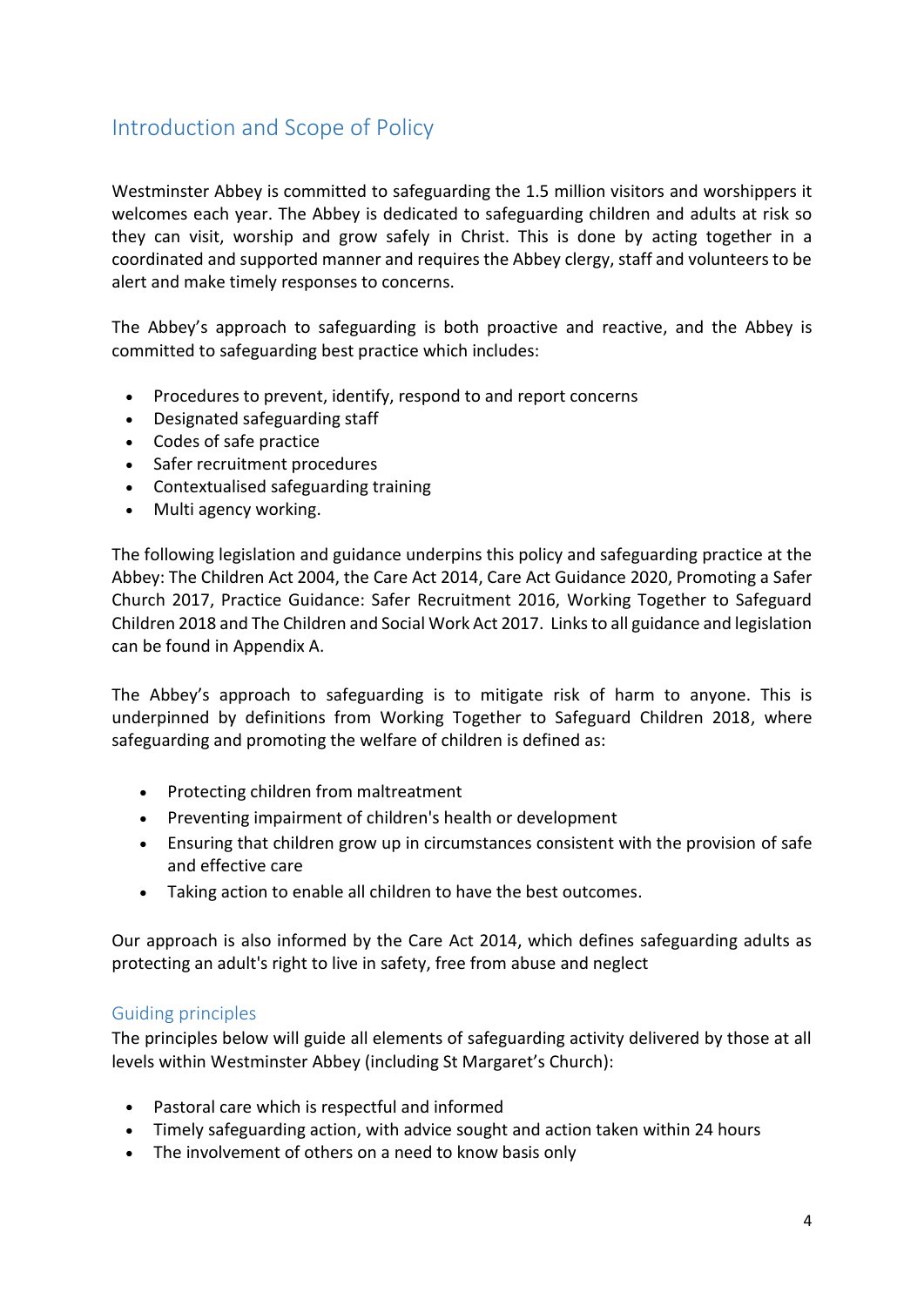- Proactive prevention and the early identification and management of actual or potential risks
- The active commitment of all in promoting and keeping our community safe.

Safeguarding children, and adults at risk of harm is the responsibility of everyone and an essential component of our mission and ministry. This document demonstrates and guides all those who work at Westminster Abbey on the part that they need to play in order to ensure that the Abbey is a safe environment for everyone. Westminster Abbey Choir School has its own Safeguarding Policy and procedures that are informed by and consistent with those contained in this document and, additionally, ensure compliance with all relevant legislation and statutory guidance.

Throughout this policy the following definitions will be followed;

- A child is defined in law as anyone under the age of 18.
- An 'adult at risk' is someone aged 18 or over who is unable to look after their own well-being, property, rights or other interests, is at risk of harm (either from another person's behaviour or from their own behaviour), and/or is more vulnerable to being harmed than other adults because they have a disability, mental disorder, illness or physical or mental infirmity.

# <span id="page-4-0"></span>Safeguarding procedures and practices

# <span id="page-4-1"></span>Code of safer working practice

This code is provided during their induction to all at Westminster Abbey to follow when working and volunteering with children and adults. The code represents the behaviours which constitute safe practice. As such it will assist those working with children and adults at risk to do so safely and responsibly, enabling them to monitor their own standards of integrity and good practice.

All staff and volunteers should:

- Treat all children and adults with respect and dignity, keeping your own words, attitude and body language respectful;
- Actively communicate with children and adults at risk and involve them in planning and running relevant activities where possible;
- Avoid being alone with a child (wherever possible there should be two safely recruited adults with each child or group of children);
- Provide pastoral care in public spaces and not in own homes;
- Conduct home visits only when signed off by line managers and risk-assessed with the Abbey Safeguarding Officer;
- Sustain a culture where staff (paid and voluntary), children and adults at risk feel comfortable to point out inappropriate attitudes and behaviour in each other;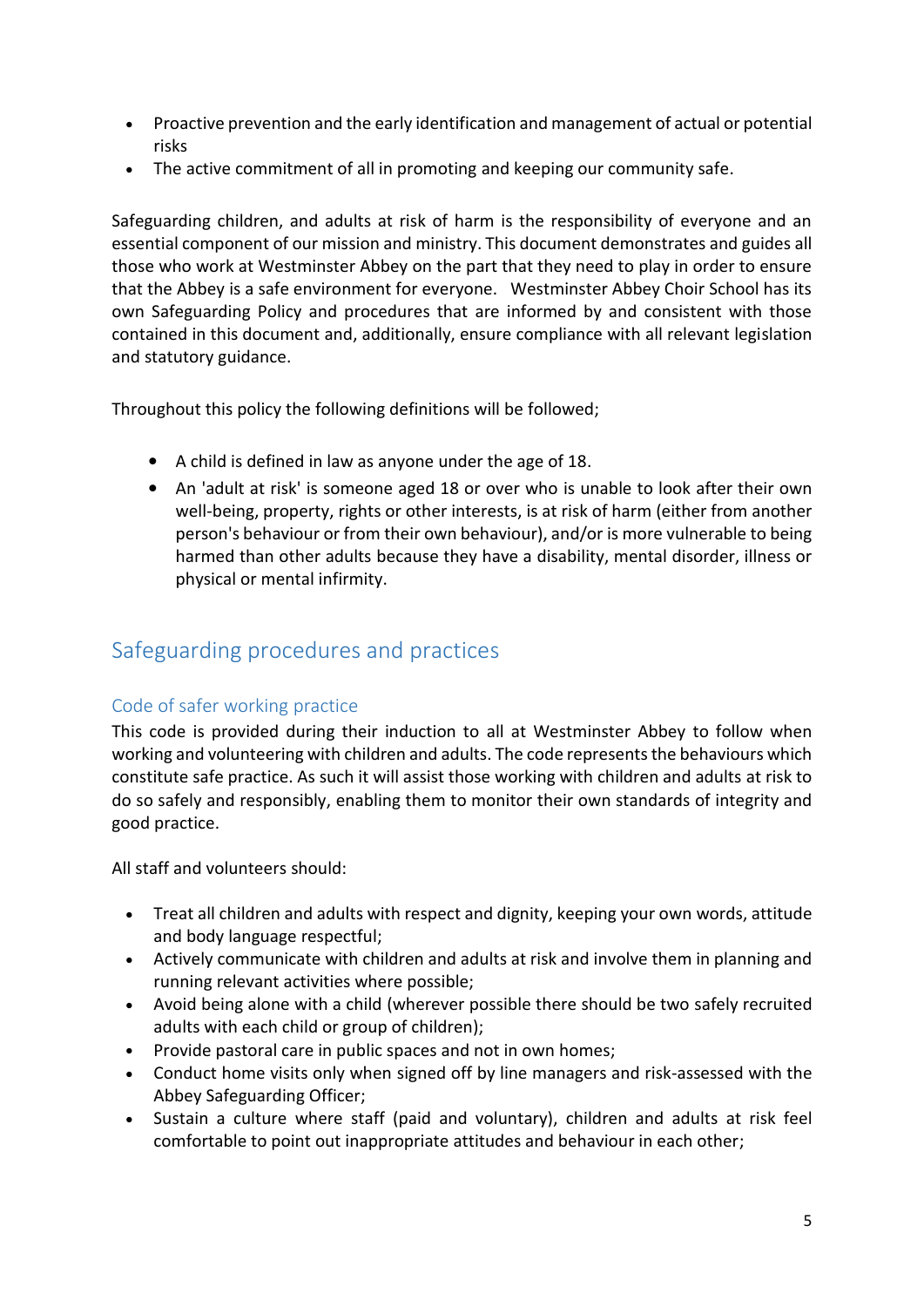- Make it clear who someone can speak to about a personal concern, and be proactive in addressing concerns and allegations;
- Never use illicit drugs, abuse prescription medication, or consume alcohol when responsible for a child or adult at risk;
- Keep any physical contact specific to the needs of the activity and always seek permission from the person first;
- Obtain consent for any photographs/videos to be taken, shown or displayed;
- Never take any photos or videos on personal devices;
- Act in accordance with the guidance on communicating electronically and the social media policy, avoiding inappropriate on-line friendships;
- Never use rough play, sexually provocative words and games, or any forms of physical punishment;
- Never 'scapegoat', ridicule or reject a child, group or adult or allow others so to do;
- Avoid showing favouritism to any one child, adult or group or doing anything to reinforce any inappropriate behaviours;
- Never give lifts to children on their own or on your own or allow unknown adults access to children;
- Never share sleeping accommodation with children, or give or accept invitations to visit a home alone;
- Always operate within the Abbey's principles, procedures and guidelines, clarifying these when unsure;

Not accept or give any cash or monetary gifts, which could be open to misinterpretation as an inducement to inappropriate action.

The list above sets clear expectations of behaviour and codes of practice which serve to reduce the possibilities of positions of trust being intentionally or unintentionally abused or misused, or false accusations being made. It is not comprehensive, and it must be interpreted in the context of the broader principles set out above.

# <span id="page-5-0"></span>Safeguarding Governance

The Abbey's safeguarding governance ensures accountability, best practice and quality assurance across its safeguarding processes. The structure is made up of three groups who meet regularly. This structure also ensures internal and external scrutiny and challenge of safeguarding processes.

| Safeguarding Case   | Review new and ongoing cases and risk management<br>$\bullet$                |
|---------------------|------------------------------------------------------------------------------|
| Review              | Ensure appropriate actions, follow up and referrals are made                 |
|                     | Ensure individuals (external and staff) are supported appropriately          |
|                     | Record lessons learned and best practice                                     |
| Serious Case        | Review and determine action on high level cases which require a senior       |
| Management group/   | leadership group approach, ensuring that the interests of victims are at the |
| Core Group          | centre of the decisions taken                                                |
|                     | Involve legal and communications teams as necessary                          |
| Safeguarding        | Use a data driven approach to suggest and implement changes to delivery,     |
| <b>Action Group</b> | policy and procedure                                                         |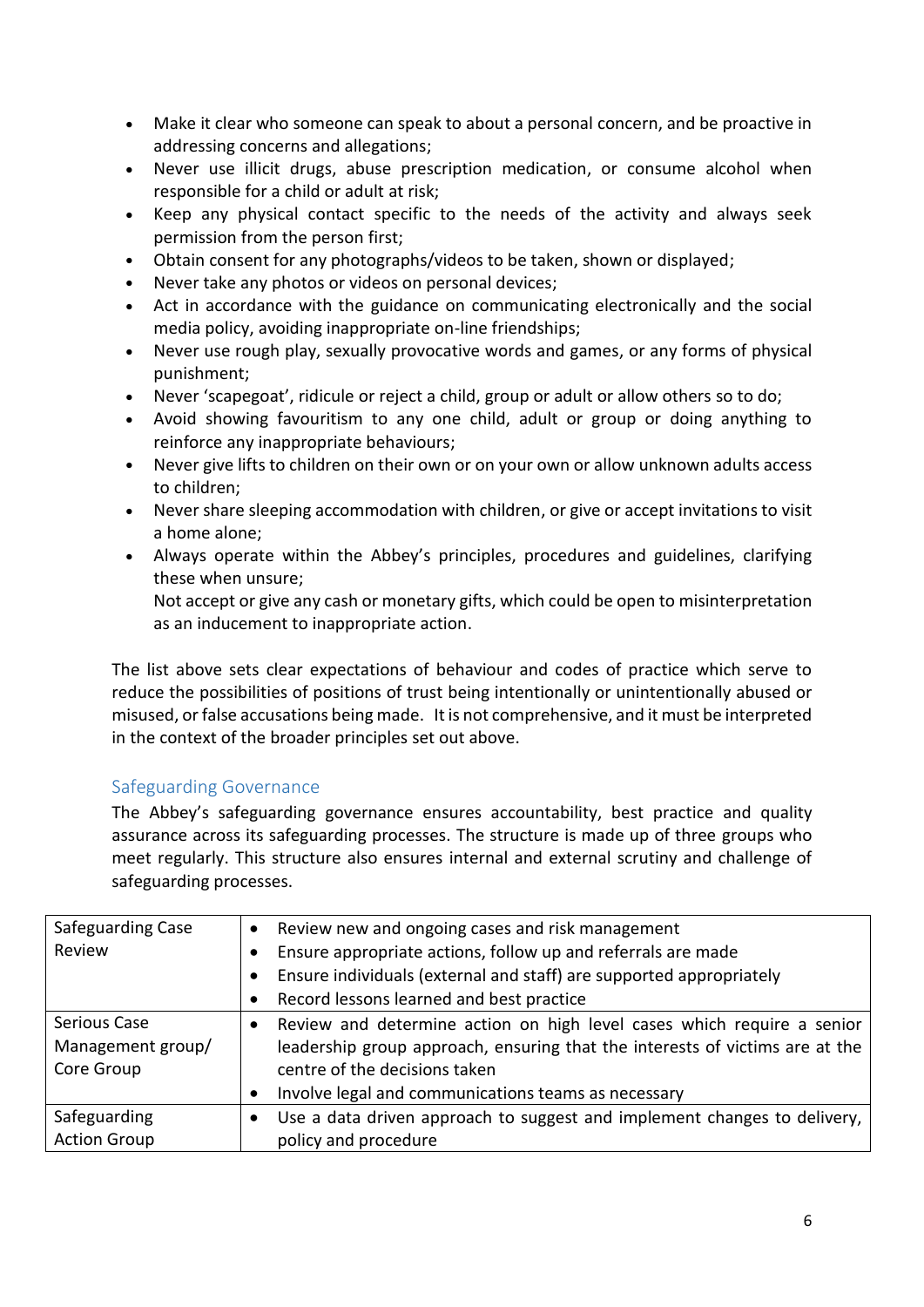|              | Review actions and disseminate guidance to teams where necessary, ensuring      |
|--------------|---------------------------------------------------------------------------------|
|              | clear communication about safeguarding processes                                |
|              | Review staff/volunteer training needs                                           |
| Safeguarding | Provide an independent and objective view of safeguarding across the Abbey.     |
| Reference    | Undertake strategic governance and scrutiny (test and challenge) of             |
| Group        | safeguarding processes, procedure and implementation                            |
|              | Review updated risk register/action tracker/audit responses and other           |
|              | outputs from the Safeguarding Action Group                                      |
|              | Discuss relevant changes in law and legislation and lessons learned from high-  |
|              | level cases and related reviews (e.g. IICSA, the Independent Inquiry into Child |
|              | Sexual Abuse), and determine the implications for Abbey policy and procedure    |
|              | Ensure emerging national policy and best practice are identified and adopted    |

# <span id="page-6-0"></span>Safer recruitment

Safer recruitment practices form part of a system of checks and balances which will minimise the possibility of appointing inappropriate individuals to work at the Abbey.

Appointments to all roles within Westminster Abbey should be in accordance with the Abbey's Recruitment policy, which takes account of the Church of England's 'Promoting a Safer Church' (2017), and 'Safeguarding Recruitment Policy and Practice Guidance' (2014). Each appointment to both paid and voluntary posts should be subject to a recruitment process, vetting checks and a probationary period of at least six months. Good appointment and support processes will include:

- Clarity about what the post involves and the kind of person to occupy it (role description / person specification)
- Application via application forms and not CVs
- Safer recruitment trained staff member on all interview panels
- Completion of confidential declaration forms enabling information to be openly explored
- Consistent interviewing and assessment methods, where identity is verified (by seeing photographic evidence i.e. a passport or new-style driving licence)
- Requesting appropriate, specific references to ascertain a person's suitability for the role
- DBS checks (see following section) at the appropriate level on all staff and volunteers before they start their roles
- Clear and thorough risk assessments to enable 'safe' appointments to be made where necessary
- Using a Volunteer Agreement and Code of Conduct to guide best practice
- Provision of appropriate means of induction, supervision, training and ongoing support.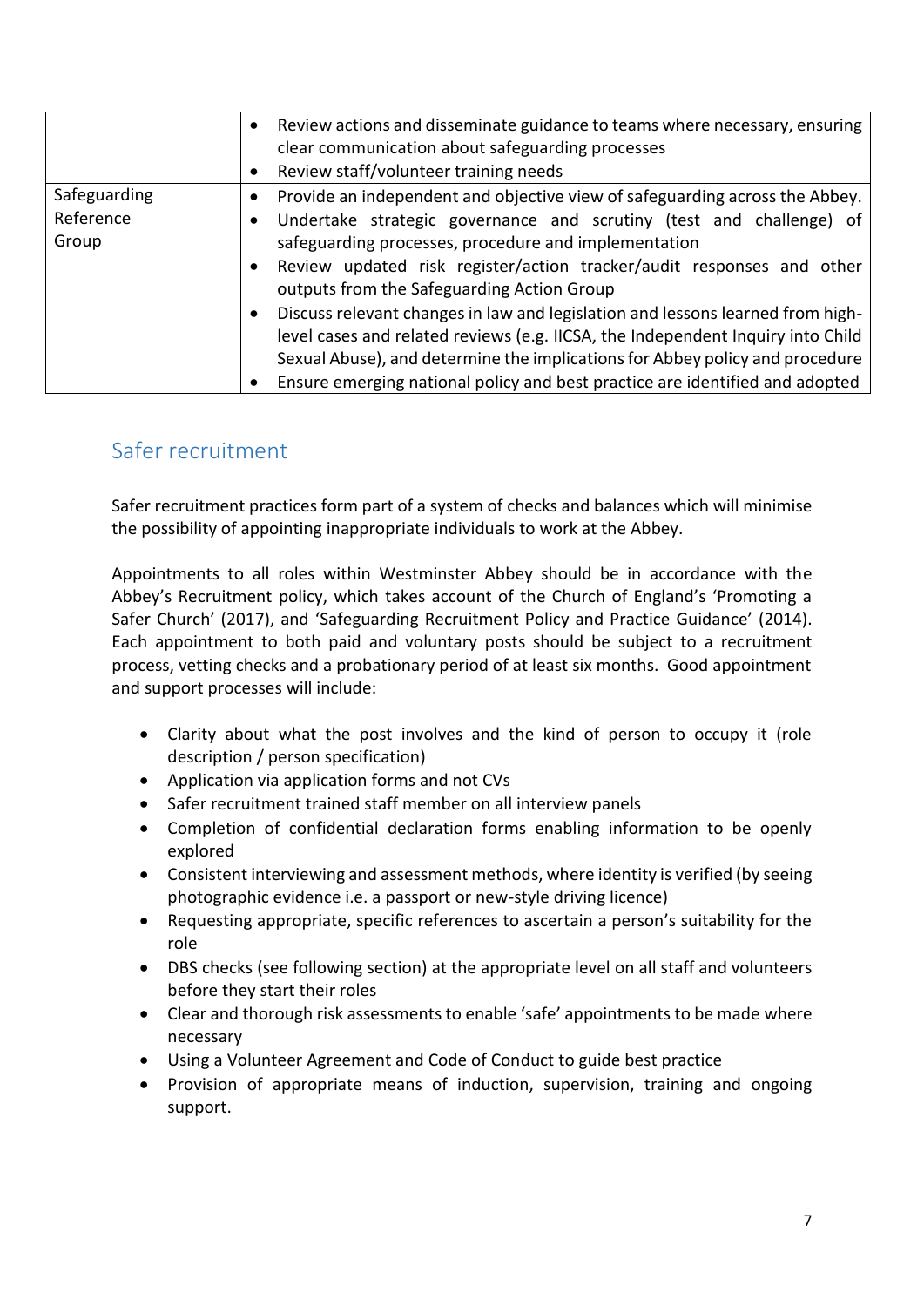Those appointing to both paid and voluntary posts should use the recruitment process as an opportunity to satisfy themselves that the person has the knowledge, skills, experience and integrity for the work.

Where individual are contracted to the Abbey, the Abbey should satisfy itself through contractual agreements that organisations have carried out adequate safer recruitment processes.

Children (under the age of 18) volunteering or undertaking work experience must never be left alone with responsibility for a child / group of children or adults at risk and should be supervised at all times. Safer Recruitment principles should still be applied, and one of the references must be provided by their Head Teacher / Head of Year. They must also count as a child in any ratios of adults to children when involved in children's work.

DBS processes are conducted by the Abbey's HR department. DBS returns will be renewed every 5 years, and the level of DBS will be dependent on the role and its involvement with children and vulnerable people.

# <span id="page-7-0"></span>Disclosure and barring services (DBS)

The DBS is responsible for processing applications for criminal record checks (DBS disclosures) and for assessing whether the individuals concerned are a danger to children or adults at risk or are/should be legally prevented from working or volunteering with these groups.

There is a legal duty to refer to the DBS, for consideration for potential barring, anyone that has been employed by, or volunteered for, the Abbey, where allegations have been received, referred to the appropriate authorities and found to have substance.

A protocol for 'Managing Offenders' must be completed for all those with cautions or convictions. A risk assessment should be completed with those who may potentially present a risk. These assessments will be prepared by the ASO in consultation with HR, and where applicable constraints will be put in place to protect both vulnerable groups and the (alleged) offenders, including provision for pastoral care. These agreements are to be reviewed regularly to ensure that they remain appropriate and are being adhered to.

# <span id="page-7-1"></span>Safeguarding roles and responsibilities

# **Dean and Chapter Safeguarding Lead**

The Dean has overall responsibility for all safeguarding policy and its implementation across Westminster Abbey, including St Margaret's Church, Westminster Abbey Choir School and the Abbey's ancillary buildings and grounds. The Dean works closely with the Abbey Safeguarding Officer to ensure that consistent and up-to-date standards, policy and practice are in place at all times.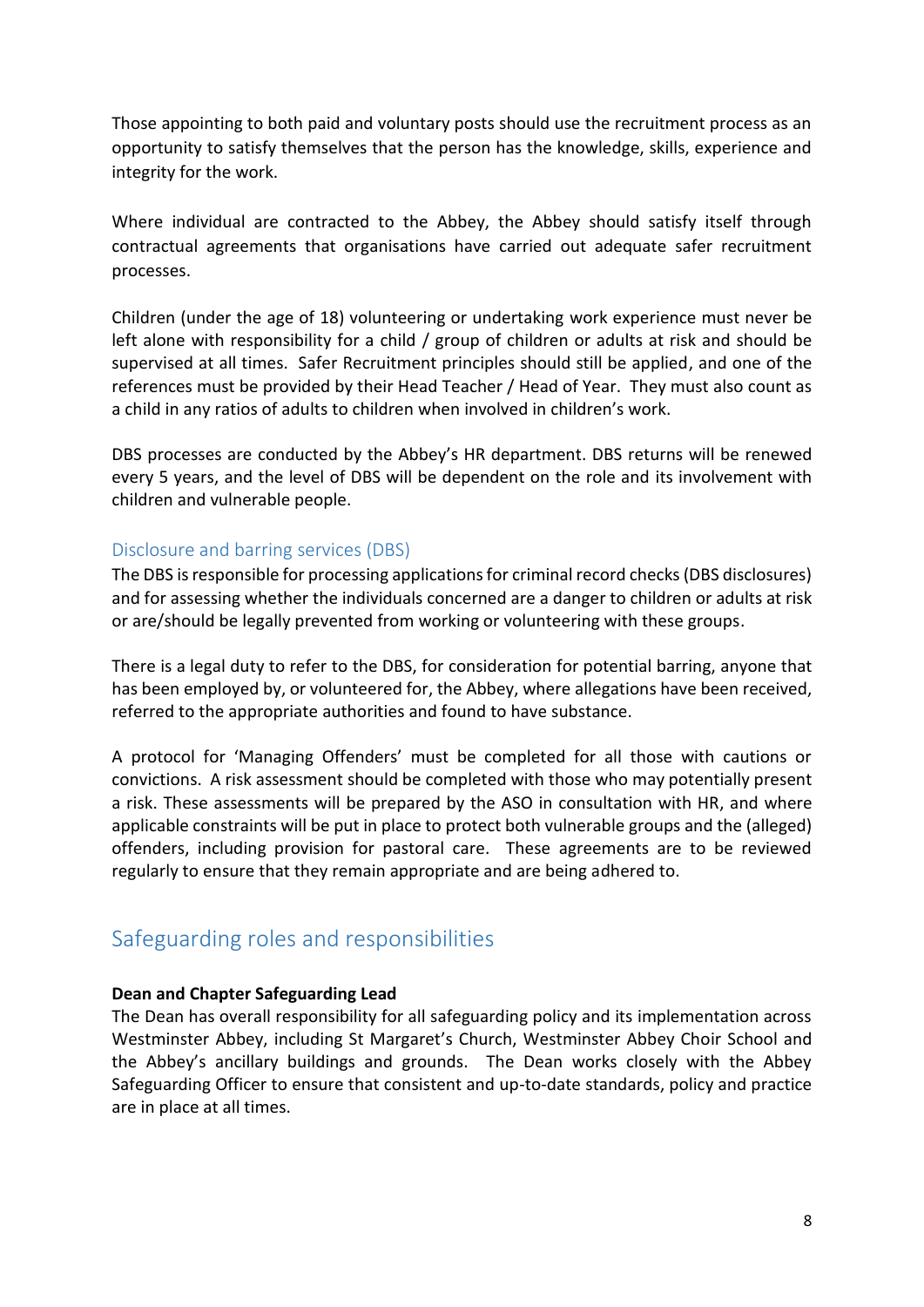### **The Abbey Safeguarding Officer (ASO)**

The ASO is responsible for ensuring through the provision of specialist advice, support, training and monitoring that Abbey safeguarding policy and procedures are up-to-date and are being effectively implemented. The ASO is responsible for the timely and effective management of any concerns about risks of harm to or by anyone in the Abbey community. The ASO's role is also to ensure that these are reported appropriately both to the statutory agencies and to the Dean and Chapter.

### **Independent Chair of the Safeguarding Reference Group (SRG)**

This external expert leads the SRG and provides independent advice as necessary.

### **Diocese of London Safeguarding Advisor**

Professional safeguarding advice is provided, as necessary, to those fulfilling the safeguarding roles listed above, by one or more named members of the London Diocesan Safeguarding team.

### **Westminster Local Authority**

Westminster has local safeguarding partnerships for children adults. The core objectives of these is to coordinate local work to safeguard and promote the welfare of children and adults at risk and to ensure the effectiveness of what the member organisations do individually and together.

A full list of these contact details and other important contact information can be found in Appendix B.

# <span id="page-8-0"></span>Who to contact if you have a concern

Concerns about children and adults at risk will be diligently and promptly responded to, recognising the sensitivity it may hold for those involved. All concerns should be reported immediately where possible, but in any case within 24 hours. Concerns should be documented on the safeguarding form found in Appendix C.

- Where there is a concern which arises Monday to Friday 9am- 5pm, this should be reported to the Abbey Safeguarding Officer.
- In the event that the Abbey safeguarding officer is not available Monday- Friday (9am-5pm) contact the Diocese of London Safeguarding Advisor on 020 7932 1224
- Out of hours advice can be sought from the Thirtyone:eight helpline on 0303 003 1111
- If there is immediate risk to an individual, emergency services should be called on 999 without delay.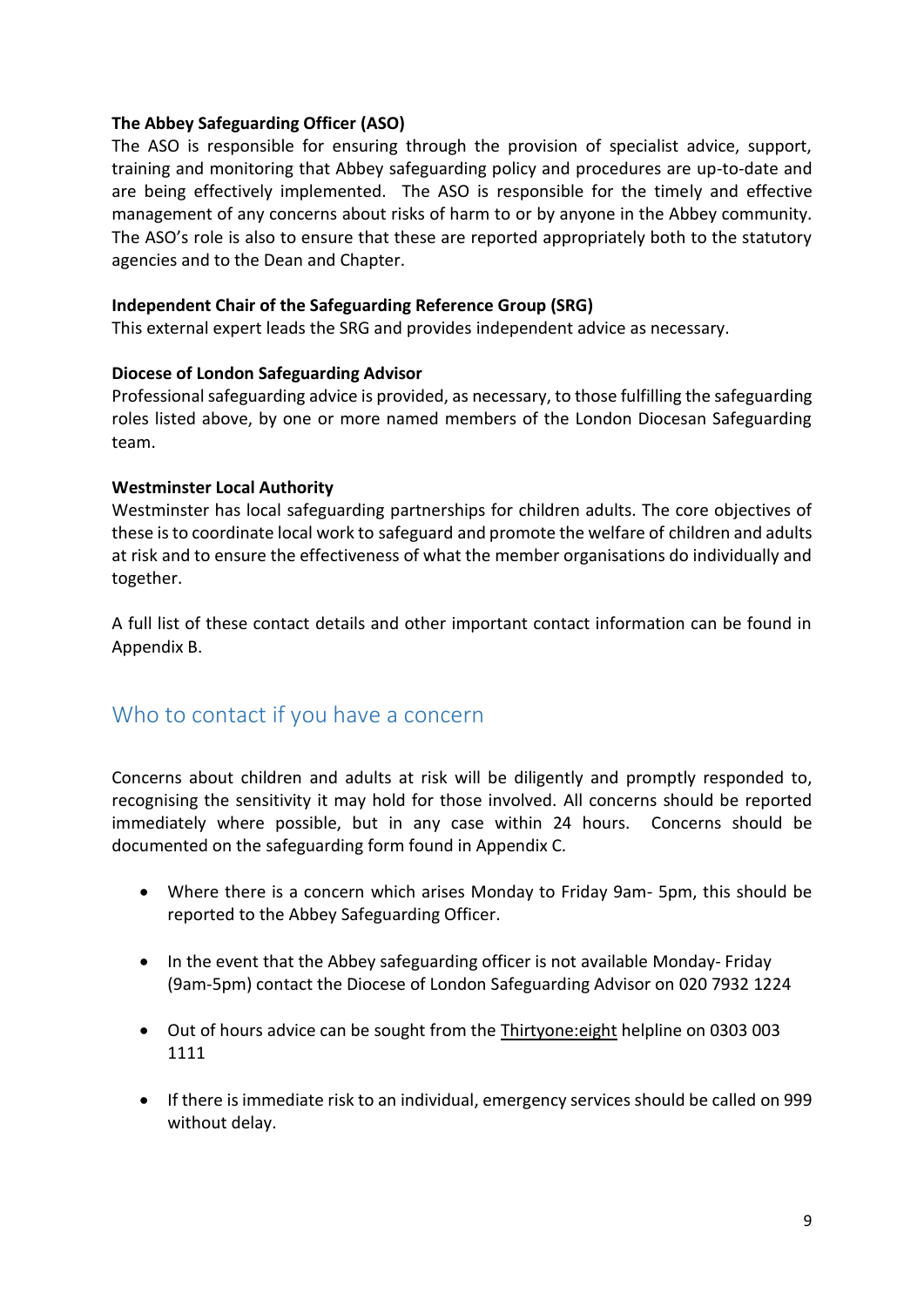The following flow chart sets out the process you should follow and from whom you can seek assistance.



Email a completed safeguarding concern form (within 24 hours) to safeguarding@Westminster-abbey.org

# <span id="page-9-0"></span>Confidentiality and information sharing

This policy takes into account 'Information Sharing: advice for practitioners providing safeguarding services (2018)', which reflects the 'Data Protection Act 2018.'

Confidentiality is an important principle that enables people to feel safe in sharing their concerns and to ask for help. However, the right to confidentiality is not absolute. Sharing relevant information with the right people at the right time is vital to good safeguarding practice.

- Information will only be shared on a 'need to know' basis.
- In respect of adults, informed consent should be obtained, but if this is not possible and others are at risk of abuse or neglect, it may be necessary to override the requirement
- It is inappropriate to give assurances of absolute confidentiality in cases where there are concerns about abuse, particularly in those situations when others may be at risk.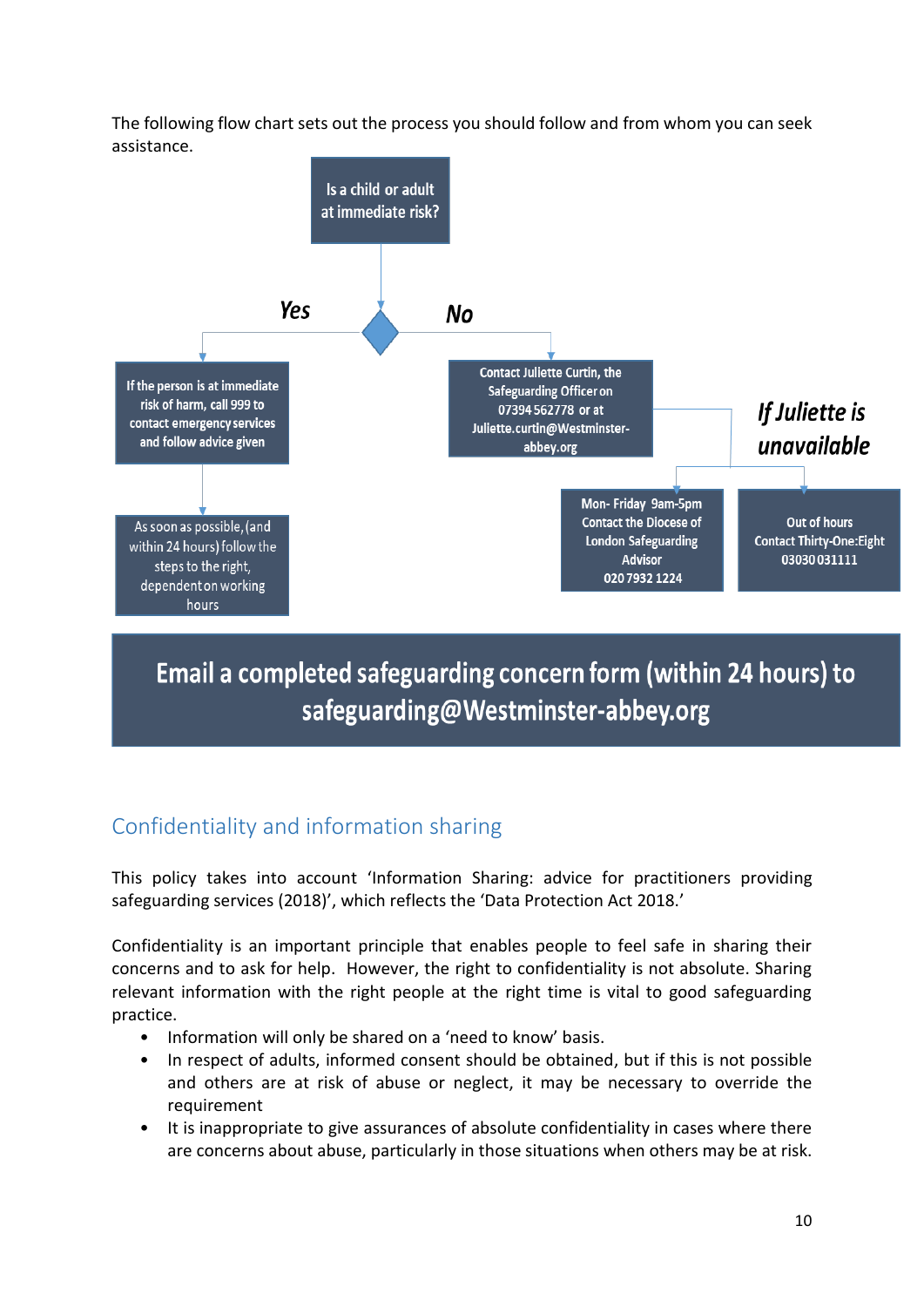Any disclosure must be treated with sensitivity. The first priority should always be to ensure the safety and protection of the individuals involved and the staff/volunteer who has been the first point of contact. "Where a vulnerable person is judged to be at risk of significant harm or an adult is likely to harm themselves or others, usually it will be legally possible, appropriate and highly desirable to disclose relevant information to the public authorities for the sake of protecting that vulnerable person'' (Promoting a Safe Church, 2017). All concerns therefore should in the first instance be passed to the Abbey Safeguarding Officer within 24 hours.

Regarding adult safeguarding, it is appropriate to ascertain the wishes of the adult at risk as to what they want to do about the situation, explaining the boundaries of confidentiality. However, care should be taken in telling the adult at risk what you are going to do, if it could make them more vulnerable or at further risk.

The Abbey safeguarding Officer will need to consider whether it is appropriate to inform a child's parent/carer of any suspected abuse. In some circumstances this may increase the risk of harm to the child and jeopardise any future police investigations.

# <span id="page-10-0"></span>Responding to concerns and disclosures

If someone tells you about abuse, neglect or harm, your role is to respond sensitively and inform the Abbey Safeguarding Officer within 24 hours.

In emergency situations (where you believe that that someone will be further harmed if left in their current situation) contact the police, ambulance or social services immediately and inform the Abbey Safeguarding Officer as soon as possible but always within 24 hours. Make a record immediately afterwards and always let the police know all that you have seen and done in responding to the situation.

Do:

- Thank the person concerned for telling you;
- Assure them you are taking them seriously;
- Reassure them they are not to blame;
- Stay calm, as the person concerned is likely to be anxious and need reassuring;
- Listen attentively and accept what is being said your role is to pass on the concern;
- Let the person tell you in their own words avoid making any assumptions or suggesting explanations;
- Let them know that you have a duty to speak to the Abbey Safeguarding Officer about the situation and that their concerns may have to be shared with others who could have a part to play in protecting them;
- Reassure them that they will be informed about what will happen next;
- Explain that you will try to take steps to protect them from further harm;
- After the event record what was said and/or seen using their own words or actions.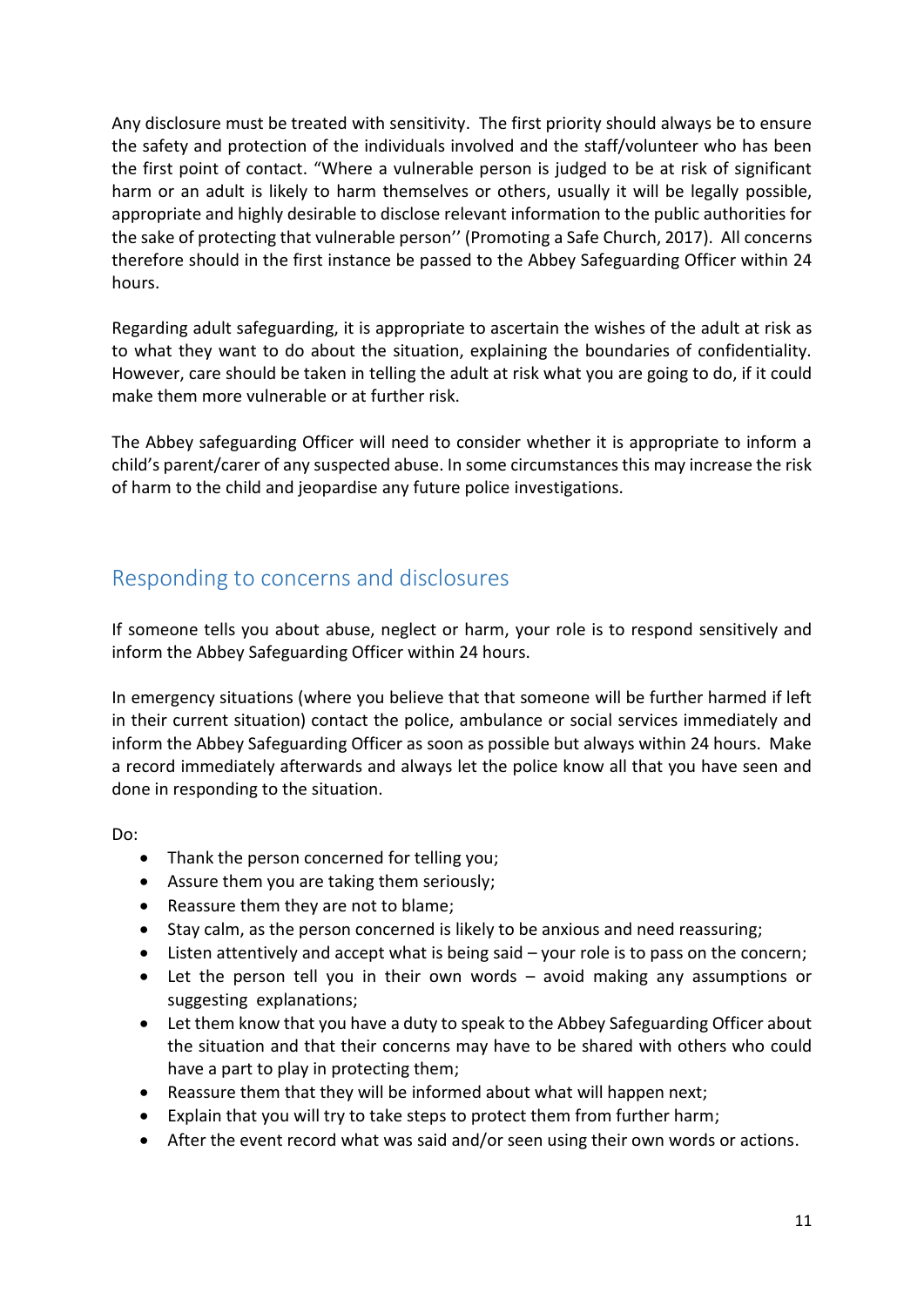Do Not:

- Press for more details someone more appropriate may do this at a later point;
- Be judgmental, jump to conclusions or voice your own opinion;
- Promise to keep secrets or maintain unconditional confidentiality;
- Ask leading questions;
- Discuss the information with anyone who does not need to know;
- Attempt to deal with the problem alone, or try to investigate it.

# <span id="page-11-0"></span>Whistleblowing and managing allegations against staff

This section outlines guidance and recommendations regarding whistleblowing and raising concerns in line with the Abbey's Concerns at Work (Whistleblowing) Policy.

Staff must acknowledge their individual responsibility to bring matters of safeguarding concern to the attention of the Abbey Safeguarding Officer or the Dean. All staff and volunteers have the responsibility for raising concerns about unacceptable practice or behaviour.

Staff and volunteers may experience the following concerns when contemplating whistleblowing, which will need to be overcome:

- A chain of events which spirals
- Disrupting ongoing work or projects
- Fear of getting it wrong
- Fear of repercussions or damaging careers
- Fear of not being believed.

As a whistle-blower you should voice your concerns, suspicions or uneasiness as soon as you feel you can. The earlier a concern is expressed, the easier and sooner action can be taken.

- Try to pinpoint exactly what practice is concerning you andwhy.
- Approach the Abbey Safeguarding Officer (ASO).
- If your concern is about the ASO or the Dean, contact the Receiver General.
- Make sure you get a satisfactory response don't let mattersrest.
- Investigations will be carried out by the ASO, with the support of HR where necessary.
- As best practice you should put your concerns in writing, outlining the background and history, giving names, dates and places where you can.
- A member of staff is not expected to prove the truth of an allegation, but you will need to demonstrate sufficient grounds for the concern.
- You should be given information on the nature and progress of any enquiries.
- The Abbey has a responsibility to protect you from harassment or victimisation.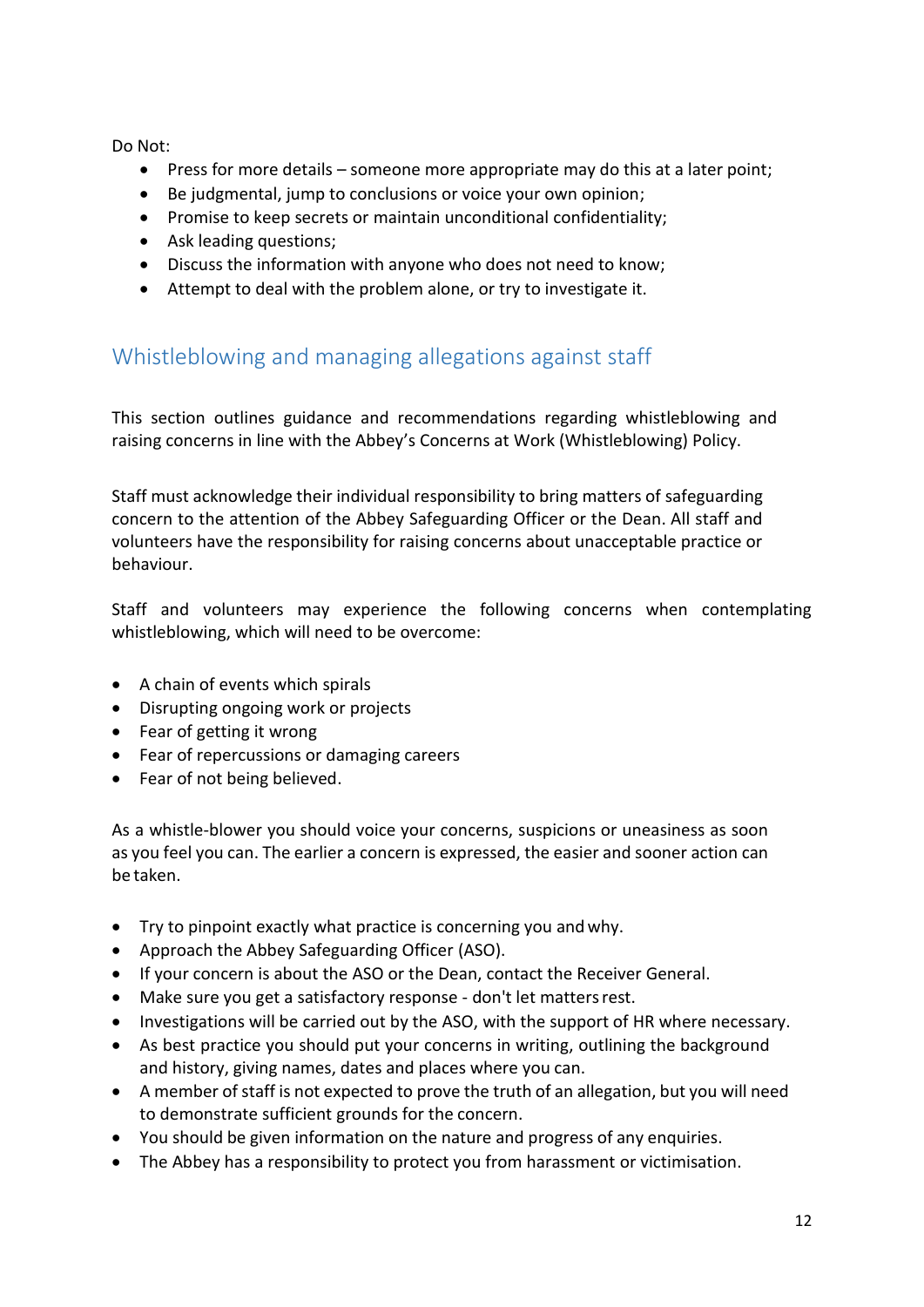- No action will be taken against you if the concern proves to be unfounded as long as it was raised in good faith.
- You will be offered the support you need to deal with any safeguarding concerns

If a whistle-blower approaches you on a matter of safeguarding, you should ask them to speak directly to the ASO as above.

# <span id="page-12-0"></span>Spiritual Abuse

Within faith communities harm can be caused by the inappropriate use of religious belief or practices. This can include the misuse of the authority of leadership, penitential discipline, oppressive teaching, or intrusive healing and deliverance ministries, which may result in both adults at risk and children experiencing physical, emotional, or sexual harm.

The Abbey will avoid any practice which could be seen as an attempt to 'force' religious values or behaviours onto vulnerable people. Additionally, spiritual abuse may include attempts to direct what people believe and do, and to deny choices.

# <span id="page-12-1"></span>General Guidance on Safeguarding

Further details on categories of abuse and signs to watch for is included in Appendix D.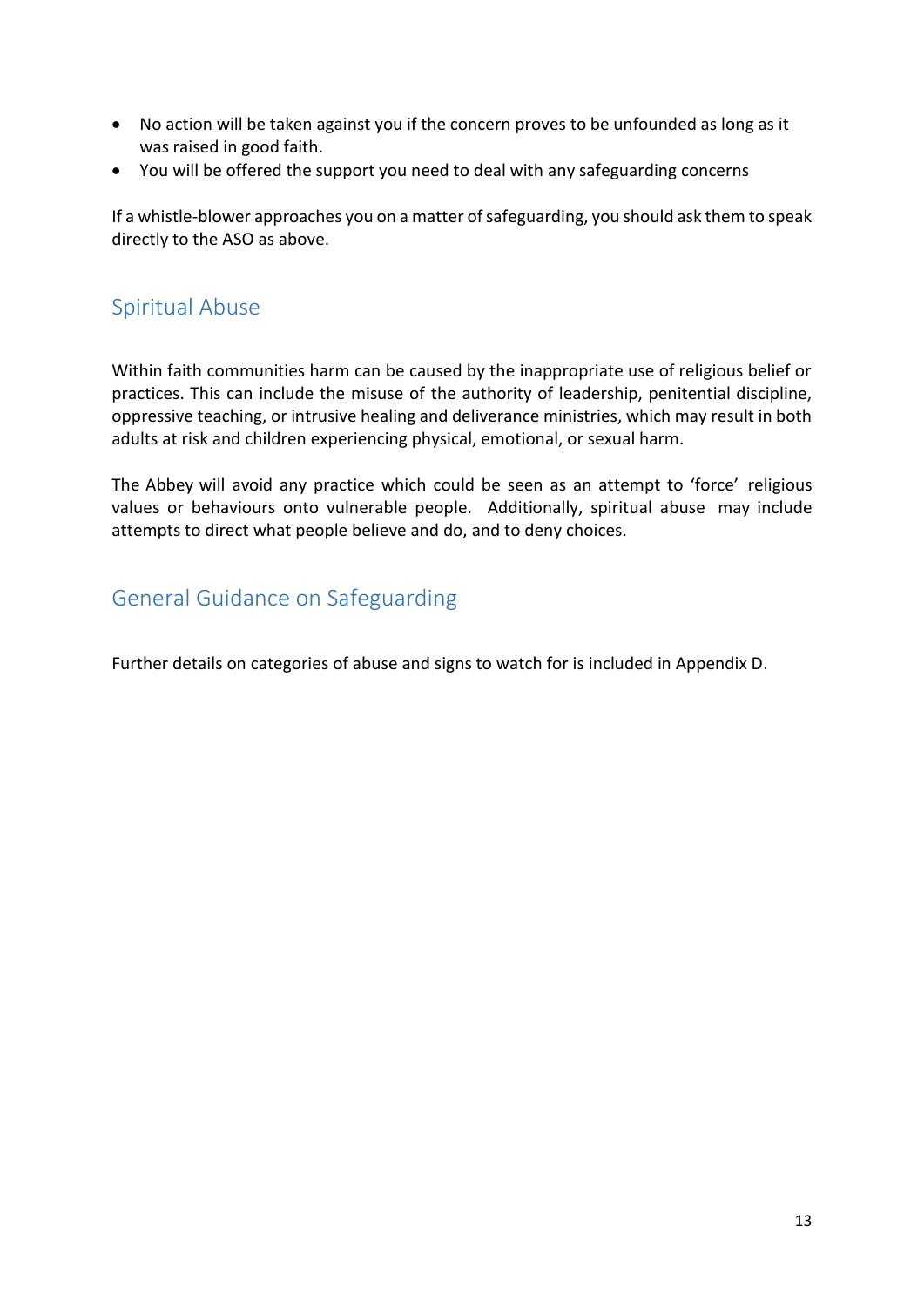# <span id="page-13-0"></span>Appendix A - Legislation and guidance

[The Children Act 2004](http://www.legislation.gov.uk/ukpga/2004/31/contents)

[Care Act 2014](http://www.legislation.gov.uk/ukpga/2014/23/contents/enacted)

Care Act [Guidance 2020](https://www.gov.uk/government/publications/care-act-statutory-guidance/care-and-support-statutory-guidance)

[Promoting a Safer Church 2017](https://www.churchofengland.org/sites/default/files/2017-11/cofe-policy-statement.pdf)

[Practice Guidance: Safer Recruitment 2016](https://www.churchofengland.org/sites/default/files/2017-11/safeguarding%20safer_recruitment_practice_guidance_2016.pdf)

[The Children and Social Work Act 2017.](http://www.legislation.gov.uk/ukpga/2017/16/contents/enacted)

[Working Together to Safeguard Children 2018](https://assets.publishing.service.gov.uk/government/uploads/system/uploads/attachment_data/file/779401/Working_Together_to_Safeguard-Children.pdf)

[Information Sharing: advice for practitioners providing safeguarding services \(2018\)](https://assets.publishing.service.gov.uk/government/uploads/system/uploads/attachment_data/file/721581/Information_sharing_advice_practitioners_safeguarding_services.pdf)

[Equality Act 2015](http://www.legislation.gov.uk/ukpga/2010/15/contents)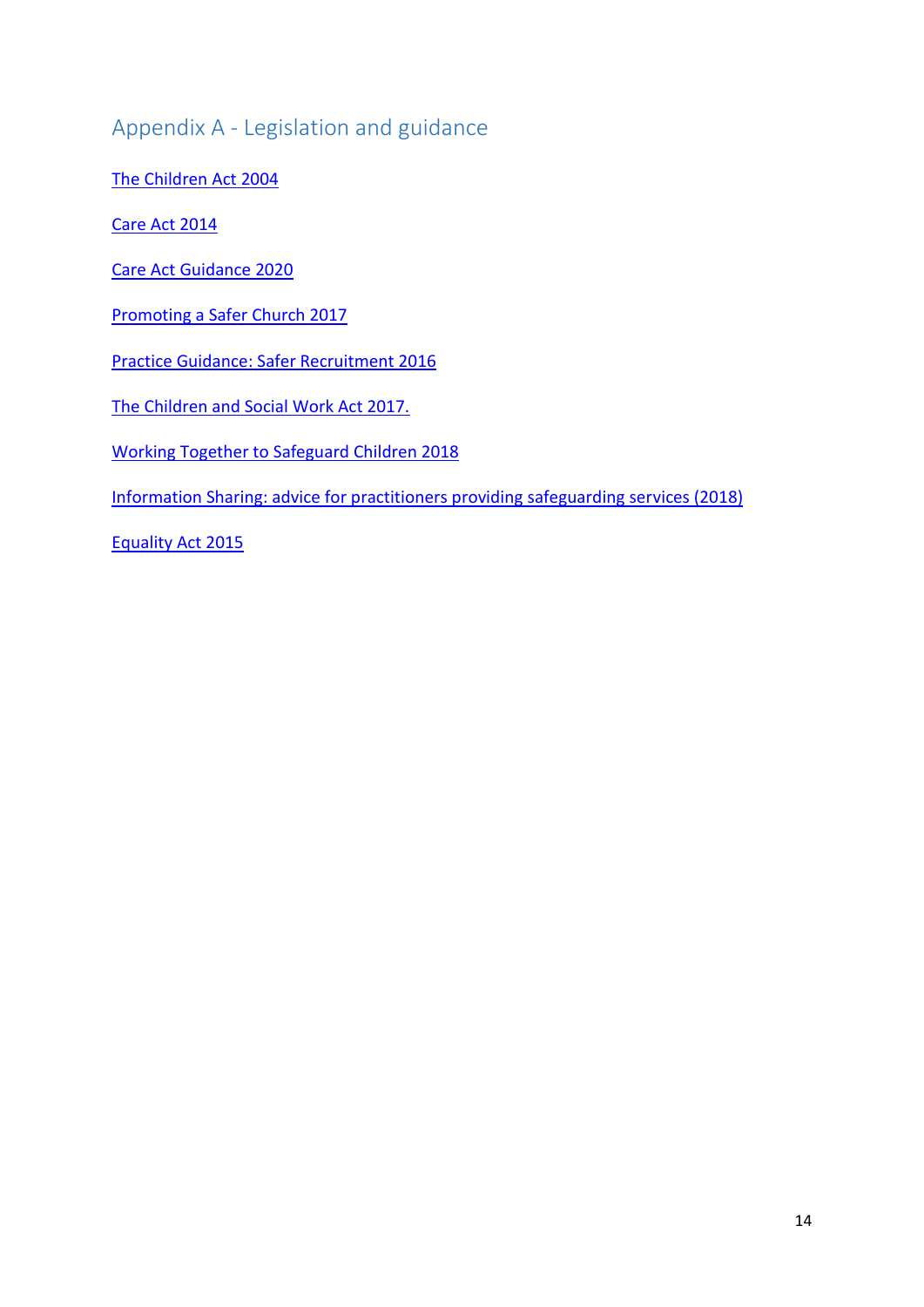# <span id="page-14-0"></span>Appendix B - Safeguarding contact information

# **Westminster Abbey safeguarding contacts**

Abbey Safeguarding Officer

Juliette Curtin 07394 562778

[juliette.curtin@westminster-abbey.org](mailto:juliette.curtin@westminster-abbey.org)

Independent Chair

Peter Spindler **07765 220963** 

[Peter@pspindlerassociates.com](file:///C:/Users/paul.baumann/AppData/Local/Microsoft/Windows/INetCache/Content.Outlook/UHQJMM6E/Peter@pspindlerassociates.com)

### **Diocese of London**

Safeguarding Team 020 7932 1224

[Safeguarding@london.anglican.org](mailto:Safeguarding@london.anglican.org)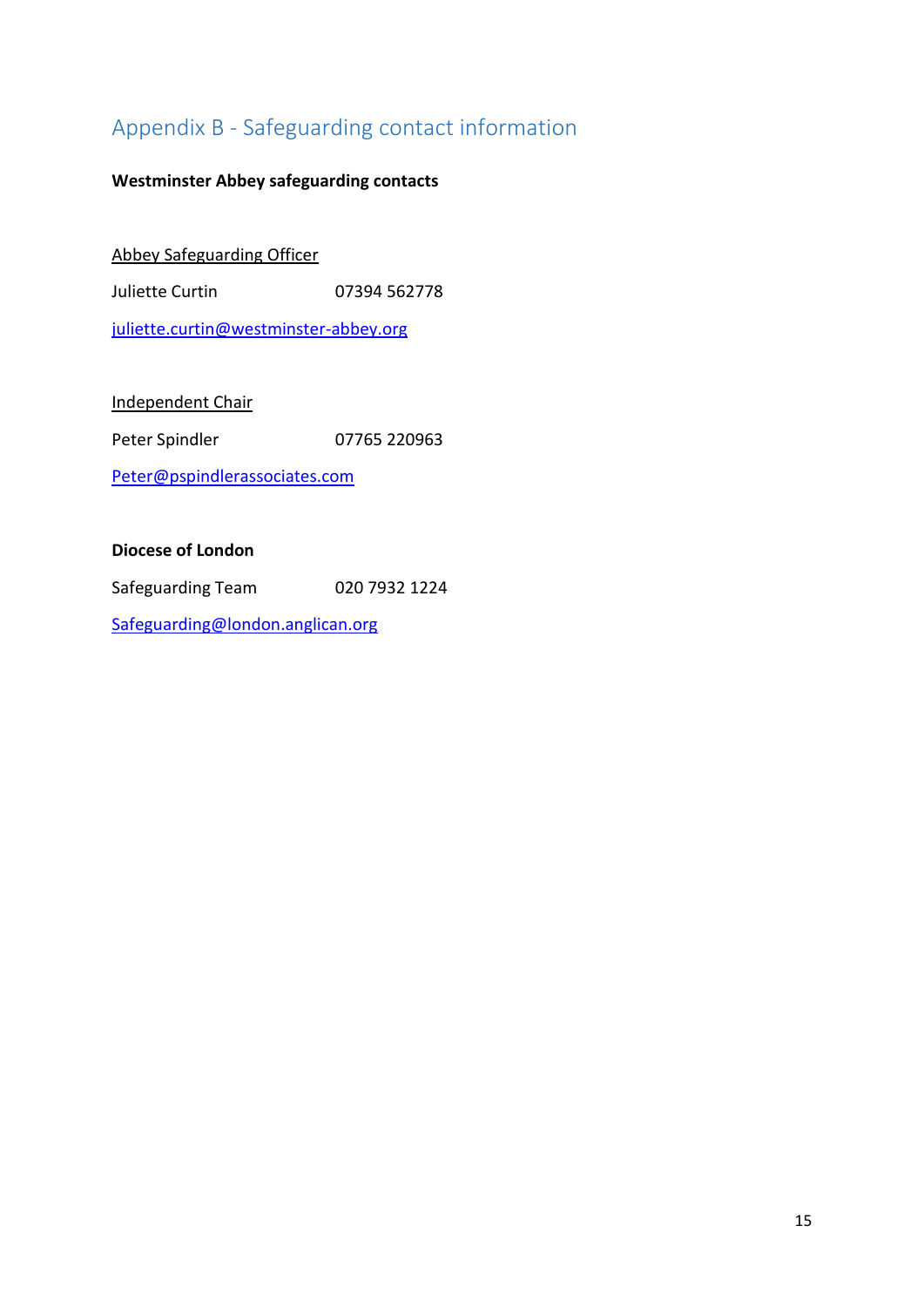### **Local Authority contact information**

| Children's Social Care (Westminster)          |                |  |
|-----------------------------------------------|----------------|--|
| <b>Children and Family Services</b>           | 020 7641 4000. |  |
| Out of hours (after 5pm and weekends)         | 020 7641 2388  |  |
| Accesstochildrensservices@westminster.gov.uk. |                |  |

#### Local Authority Designated Officer (LADO)

| Westminster Access Team                       | 020 7641 4000 |  |  |
|-----------------------------------------------|---------------|--|--|
| Out of hours (after 5pm and weekends)         | 020 7641 6000 |  |  |
| Accesstochildrensservices@westminster.gov.uk. |               |  |  |

# Adult Services (Westminster)

| <b>Adult Social Care</b>              | 020 7641 2500 |
|---------------------------------------|---------------|
| Out of hours (after 5pm and weekends) | 020 7641 2388 |
| Mental Health Single Point of Contact | 0800 023 4650 |
| Adultsocialcare@westminster.gov.uk    |               |

# Prevent Team (Radicalisation and Extremism)

| Prevent Team | 07817 054759 |
|--------------|--------------|
|              |              |

[Prevent@westminster.gov.uk](mailto:Prevent@westminster.gov.uk)

### **Other useful contacts**

| <b>NSPCC Child Protection Helpline</b> | 0808 800 5000 |
|----------------------------------------|---------------|
| Childline                              | 0800 1111     |
| Thirty-One: Eight                      | 0303 003 1111 |
| Samaritans                             | 116 123       |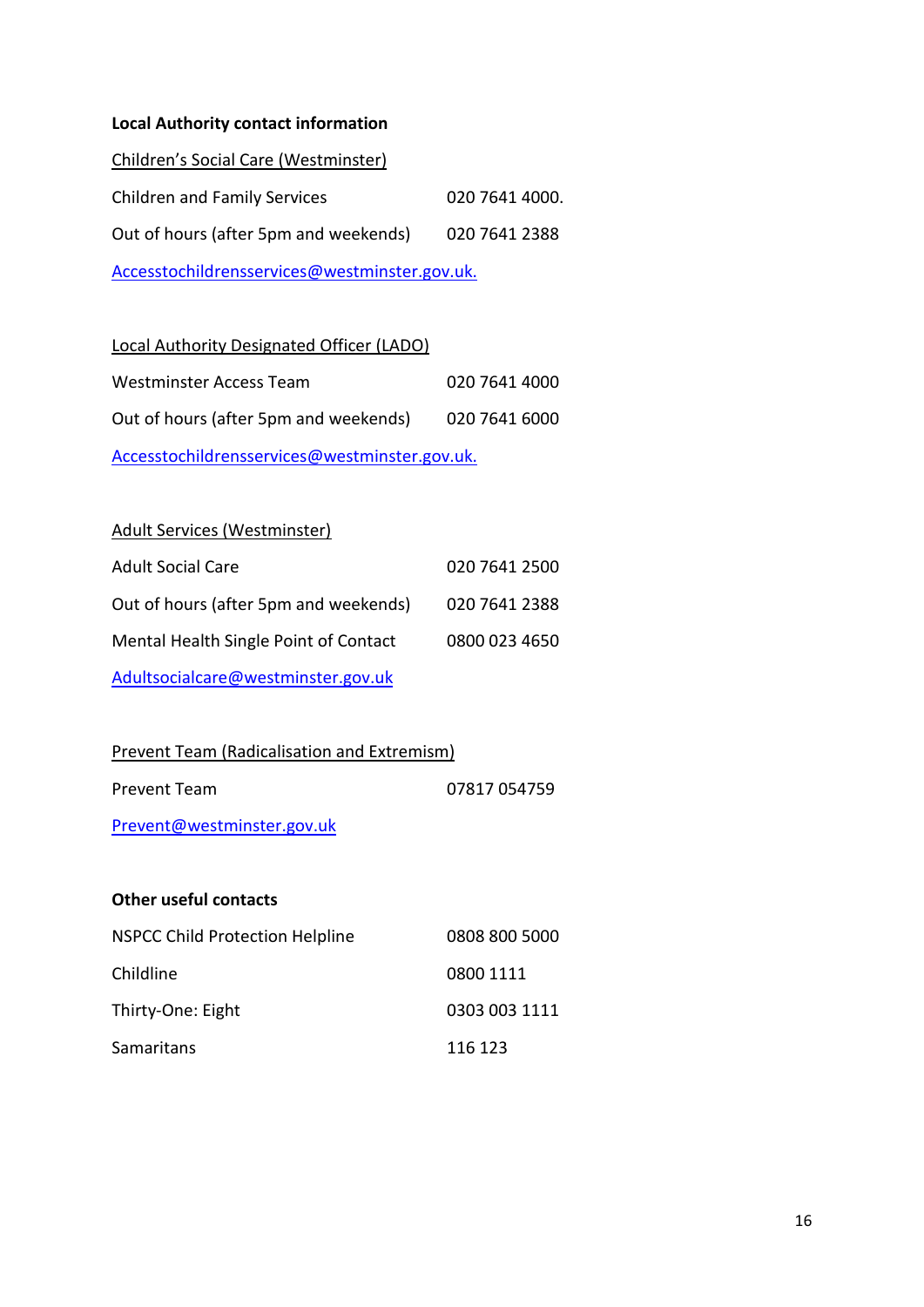# <span id="page-16-0"></span>**Please send to [safeguarding@westminster-abbey.org](mailto:safeguarding@westminster-abbey.org) within 24 hours of incident.**  Safeguarding Mobile Number- **07394 562778**

| Name of person filling<br>out form: | <b>Job Title:</b> |  |
|-------------------------------------|-------------------|--|
| Department:                         |                   |  |

| Date of<br>Incident/concern:                                                                 |     |               |                     | Time of<br>incident/concern: |  |
|----------------------------------------------------------------------------------------------|-----|---------------|---------------------|------------------------------|--|
| <b>Location of</b>                                                                           |     |               |                     |                              |  |
| incident/concern:                                                                            |     |               |                     |                              |  |
| <b>Full name of individual</b><br>involved:                                                  |     |               |                     |                              |  |
| <b>Further information:</b>                                                                  | Age | <b>Gender</b> | <b>Phone Number</b> | <b>Address</b>               |  |
|                                                                                              |     |               |                     |                              |  |
|                                                                                              |     |               |                     |                              |  |
| If the individual is part                                                                    |     |               |                     |                              |  |
| of a group /                                                                                 |     |               |                     |                              |  |
| organisation, please<br>detail (name / contact                                               |     |               |                     |                              |  |
| information):                                                                                |     |               |                     |                              |  |
| <b>Names and contact</b><br>details of witnesses:                                            |     |               |                     |                              |  |
|                                                                                              |     |               |                     |                              |  |
|                                                                                              |     |               |                     |                              |  |
| Description of incident/concern and action taken: [please use additional pages if necessary] |     |               |                     |                              |  |
|                                                                                              |     |               |                     |                              |  |
|                                                                                              |     |               |                     |                              |  |
|                                                                                              |     |               |                     |                              |  |
|                                                                                              |     |               |                     |                              |  |
|                                                                                              |     |               |                     |                              |  |
|                                                                                              |     |               |                     |                              |  |
|                                                                                              |     |               |                     |                              |  |
|                                                                                              |     |               |                     |                              |  |
|                                                                                              |     |               |                     |                              |  |
|                                                                                              |     |               |                     |                              |  |
|                                                                                              |     |               |                     |                              |  |
|                                                                                              |     |               |                     |                              |  |
|                                                                                              |     |               |                     |                              |  |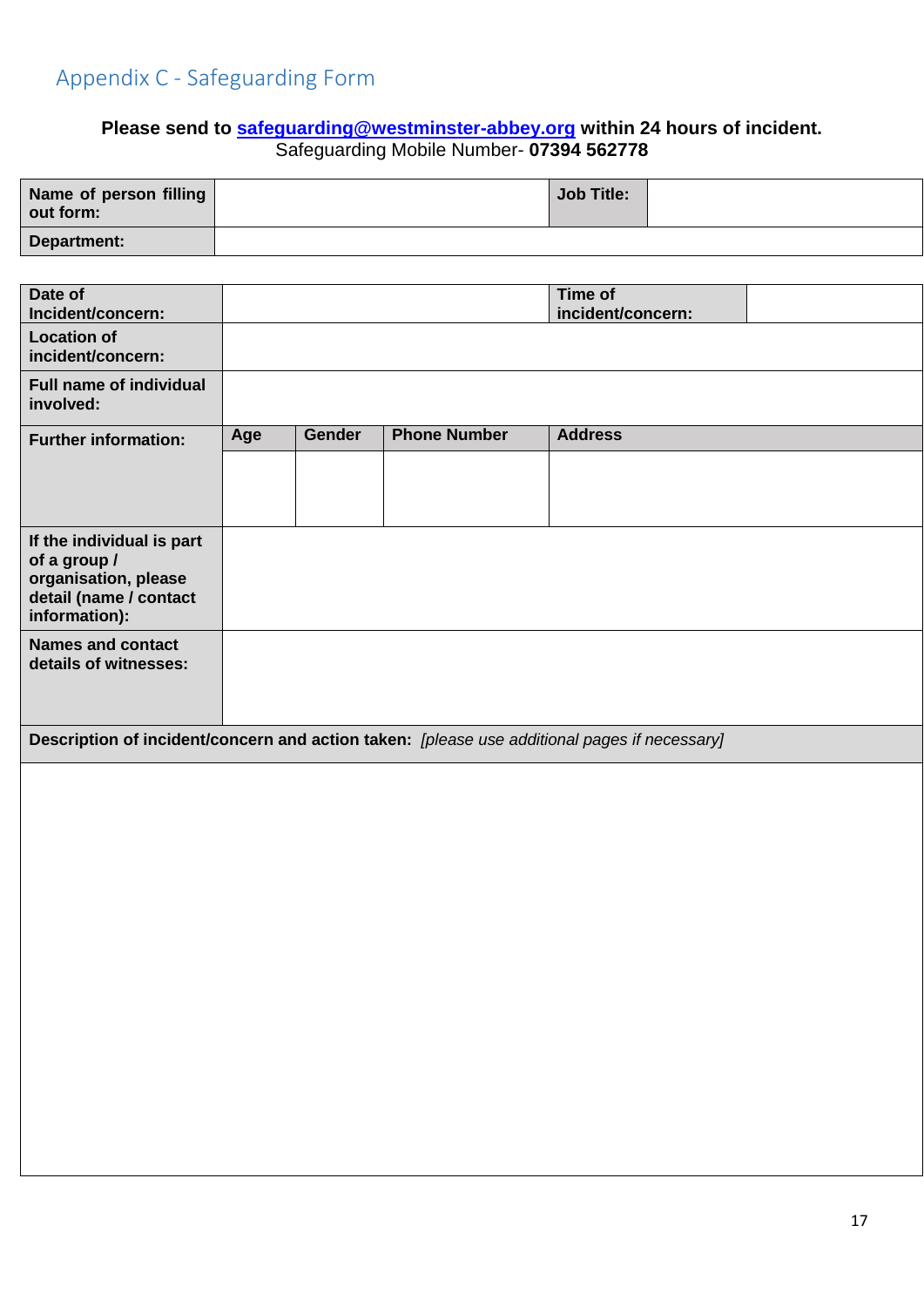# <span id="page-17-0"></span>Appendix Di – Protecting children from abuse

# <span id="page-17-1"></span>How might a child be harmed?

Children can be harmed in many ways. Maltreatment of a child occurs where their health, physical, emotional, intellectual, sexual, spiritual or social development is damaged by other people. All abuse is a betrayal of trust and a misuse of relationships and power. Church communities must be particularly vigilant to identify the inappropriate use of any religious belief or practice which may harm somebody spiritually, emotionally or physically. Abuse can be an act of commission, such as sexual abuse, or omission, such as neglect or failure to protect or report.

Child abuse affects girls and boys, babies and young people of all ages up to 18, including children with learning difficulties, children with physical disabilities and children from all kinds of family backgrounds. It can occur in all cultures, religions and classes. Research shows that disabled children are more vulnerable. Abuse may be happening in the home, in the Abbey precincts or in peer relationships.

Digital technology such as the internet and mobile phones are being increasingly used as a medium for abuse. Amongst their peers, children may experience 'sexting' or be enticed to take or send explicit photographs of themselves. With adults it may also take the form of the production and distribution of photographs or videos displaying abusive images of children. Children can be entrapped by these practices.

# <span id="page-17-2"></span>Who might harm a child?

Children may be abused in a family, institutional or community setting by those known to them, or, more rarely, by a stranger. They may be abused by an adult or adults, or by another child or children, including bullying and abuse through the use of digital technology. Someone may abuse or neglect a child by inflicting harm or by failing to act to prevent harm. Most child abuse (circa 70%) is perpetrated by an adult, male or female, who is well known to the child, often a family member. Such trusted adults may be in the child's community; they may be trusted professionals, leaders or members of a child's church.

# <span id="page-17-3"></span>What is the impact on children?

Abuse can result in a child suffering significant harm and the need for court proceedings to safeguard their welfare. Abuse prevents children from achieving their full potential and undermines their dignity and rights. It can be educational, emotional, psychological and relational. The harm it causes can affect children both while it is happening and in later life. Reports of historic abuse are therefore to be responded to with the same diligence. When abuse occurs within the context of a church or is perpetrated by a church member, it may affect the person's faith and spiritual development.

Children may suffer both directly and indirectly if they live in households where there is domestic abuse. Domestic abuse includes any incident of threatening behaviour, violence or abuse between adults or young people, who are or who have been intimate partners, family members or extended family members, regardless of gender and sexuality. Domestic abuse will always involve at least indirect emotional abuse of any children in the household, and there may also be direct abuse of them.

# <span id="page-17-4"></span>Categories, signs and definitions of abuse

There are four categories of abuse described in "Working Together to Safeguard Children", (2013) from which the following definitions are taken.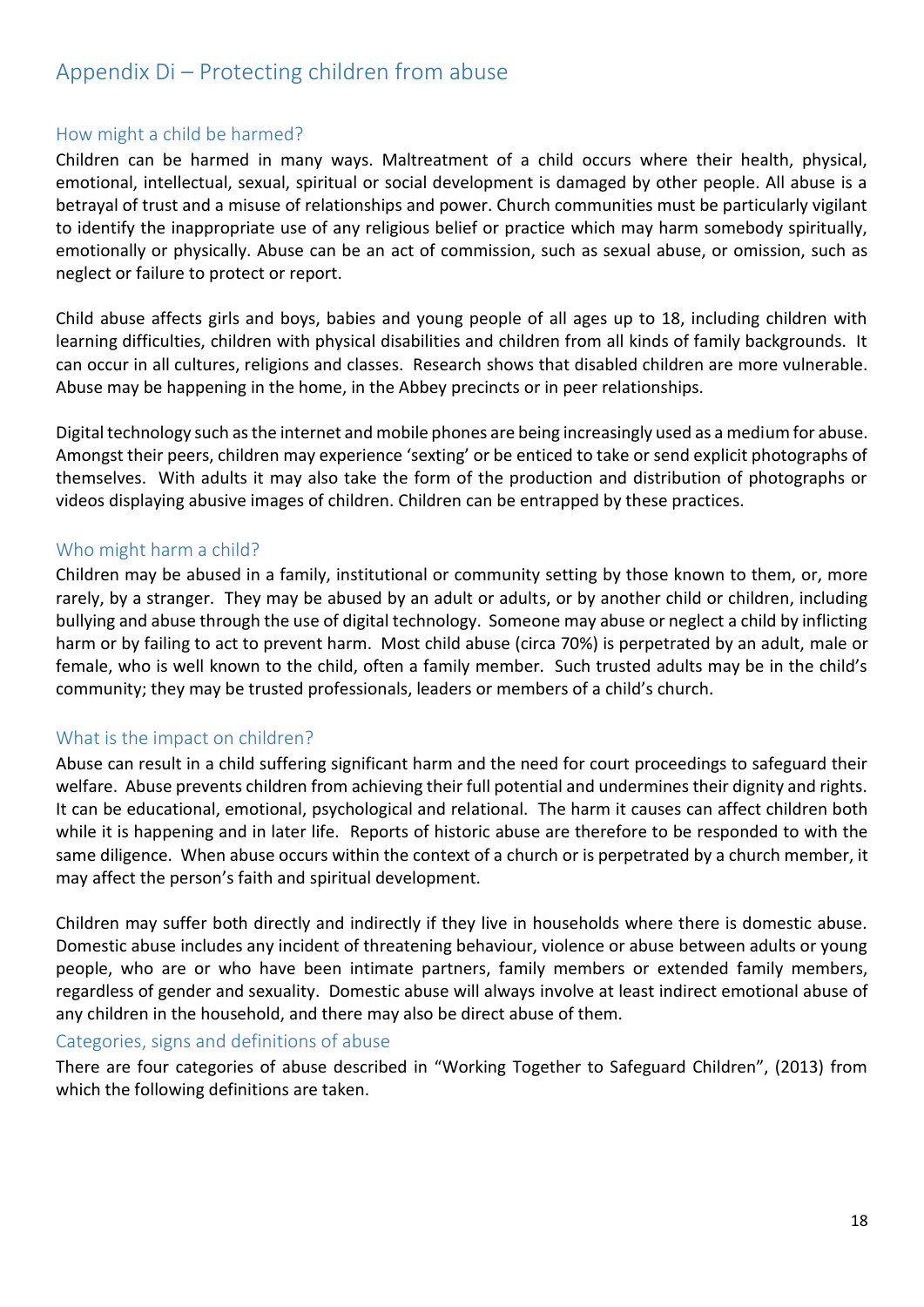# **Physical abuse**

Physical abuse may involve hitting, shaking, throwing, poisoning, burning or scalding, drowning, suffocating or otherwise causing physical harm to a child. Physical harm may also be caused when a parent or carer fabricates the symptoms of, or deliberately induces illness in, a child.

| <b>PHYSICAL ABUSE</b>                                                                                                                                                                                                                                                                                                                                                                                                                                                                                   |                                                                                                                                                                                                                                                                                                                                                                                                                         |  |  |
|---------------------------------------------------------------------------------------------------------------------------------------------------------------------------------------------------------------------------------------------------------------------------------------------------------------------------------------------------------------------------------------------------------------------------------------------------------------------------------------------------------|-------------------------------------------------------------------------------------------------------------------------------------------------------------------------------------------------------------------------------------------------------------------------------------------------------------------------------------------------------------------------------------------------------------------------|--|--|
| <b>Physical Signs</b>                                                                                                                                                                                                                                                                                                                                                                                                                                                                                   | <b>Behavioural Signs</b>                                                                                                                                                                                                                                                                                                                                                                                                |  |  |
| Bruises, black eyes and broken bones are obvious<br>signs of physical abuse, but they are not the only<br>ones. Other signs include:<br>injuries that the child cannot explain or<br>explains unconvincingly<br>untreated or inadequately<br>treated<br>$\bullet$<br>injuries<br>injuries to parts of the body where<br>$\bullet$<br>accidents are unlikely, such as thighs,<br>back, abdomen<br>bruising which looks like hand or finger<br>marks<br>cigarette burns, human bites, scalds and<br>burns | Sometimes if a child is being physically<br>abused they may show changes in<br>behaviour, such as:<br>becoming sad, withdrawn or<br>$\bullet$<br>depressed<br>having trouble sleeping<br>$\bullet$<br>behaving aggressively or being<br>$\bullet$<br>disruptive<br>showing fear of certain adults<br>$\bullet$<br>showing lack of confidence<br>$\bullet$<br>and low self-esteem<br>using drugs or alcohol<br>$\bullet$ |  |  |

### **Sexual abuse**

Sexual abuse involves forcing or enticing a child to take part in sexual activities, not necessarily involving a high level of violence, whether or not the child is aware of what is happening. The activities may involve physical contact, including assault by penetration (for example, rape or oral sex) or non-penetrative acts such as masturbation, kissing, rubbing and touching outside of clothing. They may also include non-contact activities, such as involving children in looking at, or in the production of, sexual images, watching sexual activities, encouraging children to behave in sexually inappropriate ways, or grooming a child in preparation for abuse (including via the internet). Sexual abuse is not solely perpetrated by adult males. Women can also commit acts of sexual abuse, as can other children.

| <b>SEXUAL ABUSE</b>                                                                                                                                                                                                                          |                                                                                                                                                                                                                                                                                                                                                                                                                                          |  |  |
|----------------------------------------------------------------------------------------------------------------------------------------------------------------------------------------------------------------------------------------------|------------------------------------------------------------------------------------------------------------------------------------------------------------------------------------------------------------------------------------------------------------------------------------------------------------------------------------------------------------------------------------------------------------------------------------------|--|--|
| <b>Physical Signs</b>                                                                                                                                                                                                                        | <b>Behavioural Signs</b>                                                                                                                                                                                                                                                                                                                                                                                                                 |  |  |
| pain, itching, bruising or bleeding in<br>the genital or anal areas<br>genital discharge or urinary tract<br>$\bullet$<br>infections<br>stomach pains or discomfort walking<br>$\bullet$<br>sitting sexually transmitted<br>or<br>infections | • a marked change in the child's<br>general behaviour. For example,<br>they may become unusually quiet<br>withdrawn, or unusually<br>and<br>aggressive. Or they may start<br>suffering from what may seem to be<br>physical ailments, but which can't be<br>explained medically<br>a young person may refuse to attend<br>$\bullet$<br>school or start to have difficulty<br>that<br>their<br>concentrating so<br>schoolwork is affected |  |  |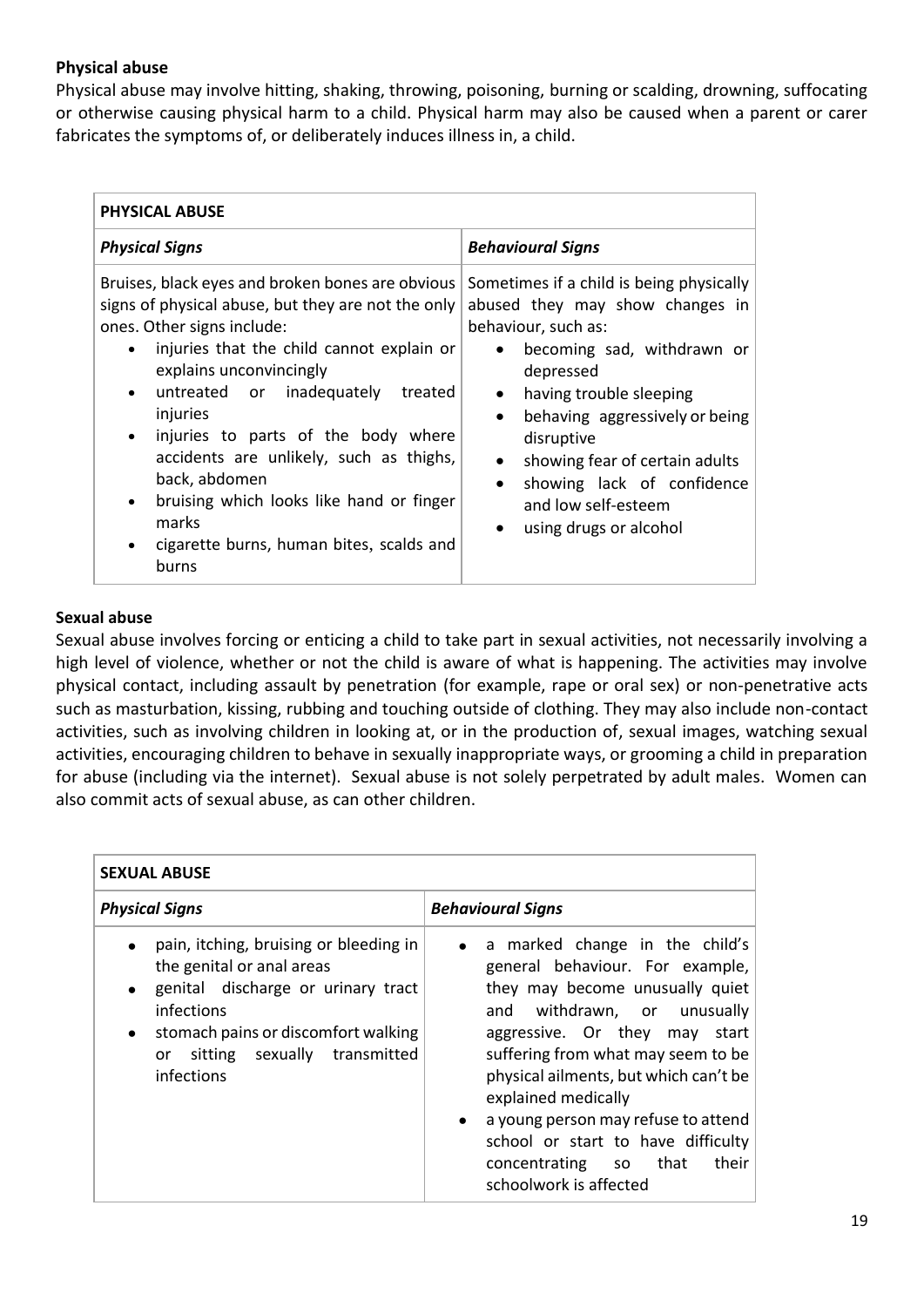| they may show unexpected fear or<br>$\bullet$<br>distrust of a particular adult or<br>refuse to continue with their usual<br>social activities                                                                                                                                                                               |
|------------------------------------------------------------------------------------------------------------------------------------------------------------------------------------------------------------------------------------------------------------------------------------------------------------------------------|
| they may start using sexually explicit<br>$\bullet$<br>behaviour or language, including<br>behaviour or language which is not<br>appropriate for their age<br>• the child may describe receiving<br>special attention from a particular<br>adult, or refer to a new, "secret"<br>friendship with an adult or young<br>person |

# **Neglect**

Neglect is the persistent failure to meet a child's basic physical and/or psychological needs, likely to result in the serious impairment of the child's health or development. Neglect may occur during pregnancy as a result of maternal substance abuse. Once a child is born, neglect may involve a parent or carer failing to:

- provide adequate food, clothing and shelter (including exclusion from home or abandonment);
- protect a child from physical and emotional harm or danger;
- ensure adequate supervision (including the use of inadequate care-givers);
- ensure access to appropriate medical care or treatment.

It may also include neglect of, or unresponsiveness to, a child's basic emotional needs.

| <b>NEGLECT</b>                                                                                                                                                                                                                             |                                                                                                                                                                                                                                                                                                                                                                               |
|--------------------------------------------------------------------------------------------------------------------------------------------------------------------------------------------------------------------------------------------|-------------------------------------------------------------------------------------------------------------------------------------------------------------------------------------------------------------------------------------------------------------------------------------------------------------------------------------------------------------------------------|
| <b>Physical Signs</b>                                                                                                                                                                                                                      | <b>Behavioural Signs</b>                                                                                                                                                                                                                                                                                                                                                      |
| abandonment<br>unattended medical needs<br>consistent lack of supervision<br>$\bullet$<br>hunger, inappropriate<br>constant<br>$\bullet$<br>dress, poor hygiene<br>lice, distended stomach, emaciated<br>$\bullet$<br>inadequate nutrition | displays<br>regularly<br>fatigue<br>or<br>$\bullet$<br>listlessness, falls asleep in sessions<br>steals food, begs from others<br>$\bullet$<br>reports that there is no carer at<br>$\bullet$<br>home<br>frequently absent or late<br>$\bullet$<br>self-destructive<br>extreme loneliness and need for<br>$\bullet$<br>affection<br>school dropout (adolescents)<br>$\bullet$ |

# **Emotional abuse**

Emotional abuse is the persistent emotional maltreatment of a child which causes severe and persistent adverse effects on the child's emotional development. It may involve conveying to children that they are worthless or unloved, inadequate, or valued only in so far as they meet the needs of another person. It may include not giving the child opportunities to express their views, deliberately silencing them or ridiculing what they say or how they communicate.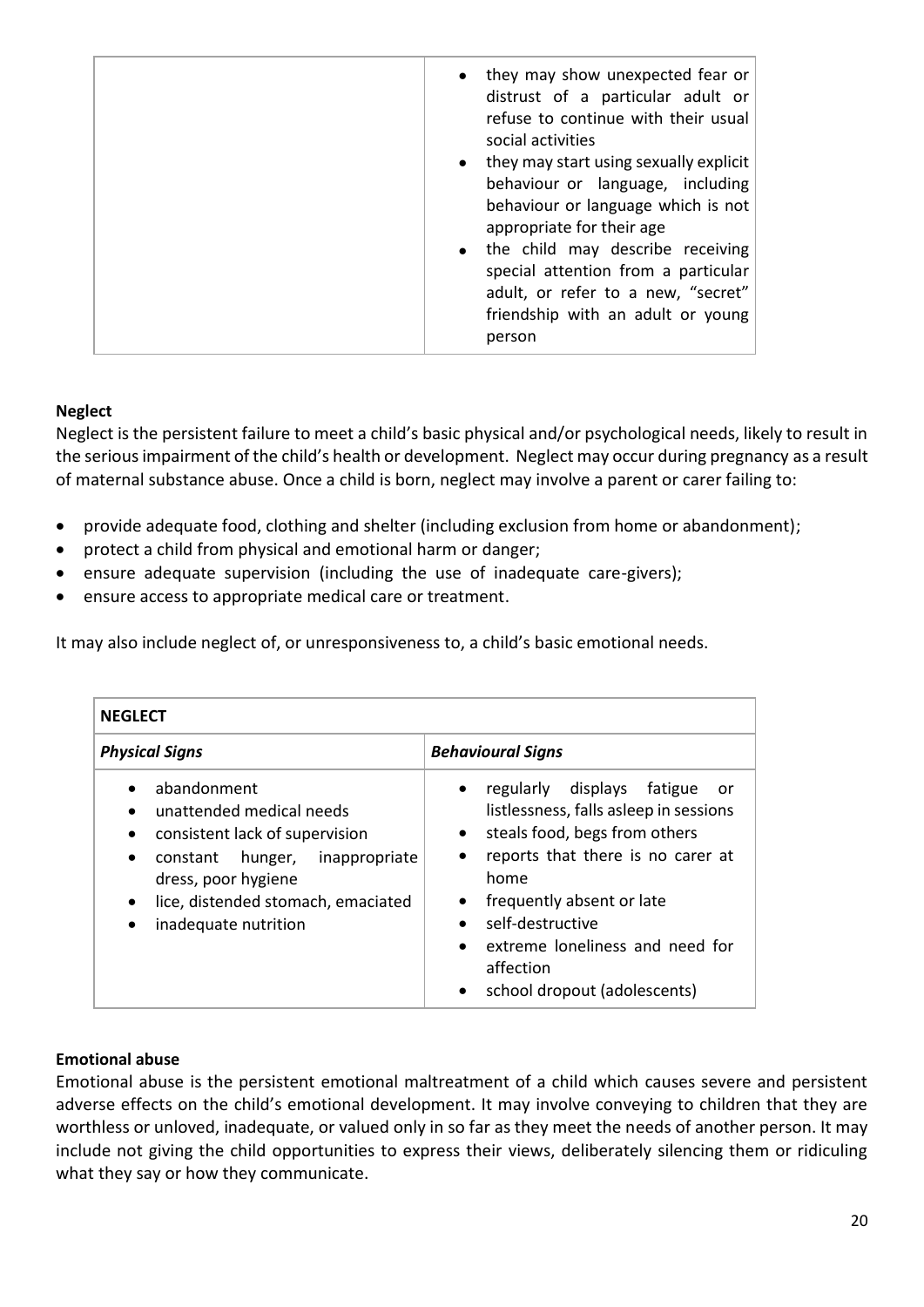Emotional abuse may feature age or developmentally inappropriate expectations being imposed on children. These may include interactions that are beyond the child's developmental capability, as well as overprotection and limitation of exploration and learning, or preventing the child participating in normal social interaction. It may also involve: seeing or hearing the ill-treatment of another, for example in domestic violence situations; serious bullying (including cyber-bullying); causing children frequently to feel frightened or in danger; exploitation or corruption of children. Some level of emotional abuse is involved in all types of maltreatment of a child, but it may occur as the sole or main form of abuse.

| <b>EMOTIONAL ABUSE</b>                                                                                  |                                                                                                                                                                                                                                                                                               |
|---------------------------------------------------------------------------------------------------------|-----------------------------------------------------------------------------------------------------------------------------------------------------------------------------------------------------------------------------------------------------------------------------------------------|
| <b>Physical Signs</b>                                                                                   | <b>Behavioural Signs</b>                                                                                                                                                                                                                                                                      |
| • speech disorders<br>· delayed physical development<br>• substance abuse<br>· ulcers, severe allergies | • habit disorder (sucking, rocking, biting)<br>· antisocial, destructive behaviour<br>· passive and aggressive behavioural<br>extremes<br>behaviour<br>• delinquent<br>(especially<br>adolescents)<br>• neurotic traits (sleep disorders, inhibition<br>of play)<br>• developmentally delayed |

# **Why children don't tell and adults don't act?**

It is commonly believed that a child or young person would resist abuse at all costs or immediately tell a trusted adult. In fact children usually need to overcome a number of barriers which may be emotional or intellectual but are very real for them. The majority of children don't tell because often they:

- are scared because they have been threatened;
- believe they will be taken away from home and put in care;
- believe they are to blame;
- think it is what happens to all children;
- feel embarrassed and guilty;
- do not want the abuser to get into trouble;
- have communication or learning difficulties;
- do not have the vocabulary to explain what happened;
- are afraid they won't be believed.

All of us have a natural revulsion upon hearing that someone has maltreated a child, especially if it is someone we know, and we must resist our inclination to dismiss its possible truth in favour of a more comfortable rationale. The reasons adults do not share their concerns about children may be because we:

- find it hard to believe what we are seeing or hearing;
- cannot believe that someone we know may have behaved in this way;
- fear we might 'get it wrong' or make it worse;
- fear the consequences of getting it wrong for the child, young person, their family and/or for ourselves;
- simply 'don't want to be involved';
- believe we do not have the information about what to do or who to contact.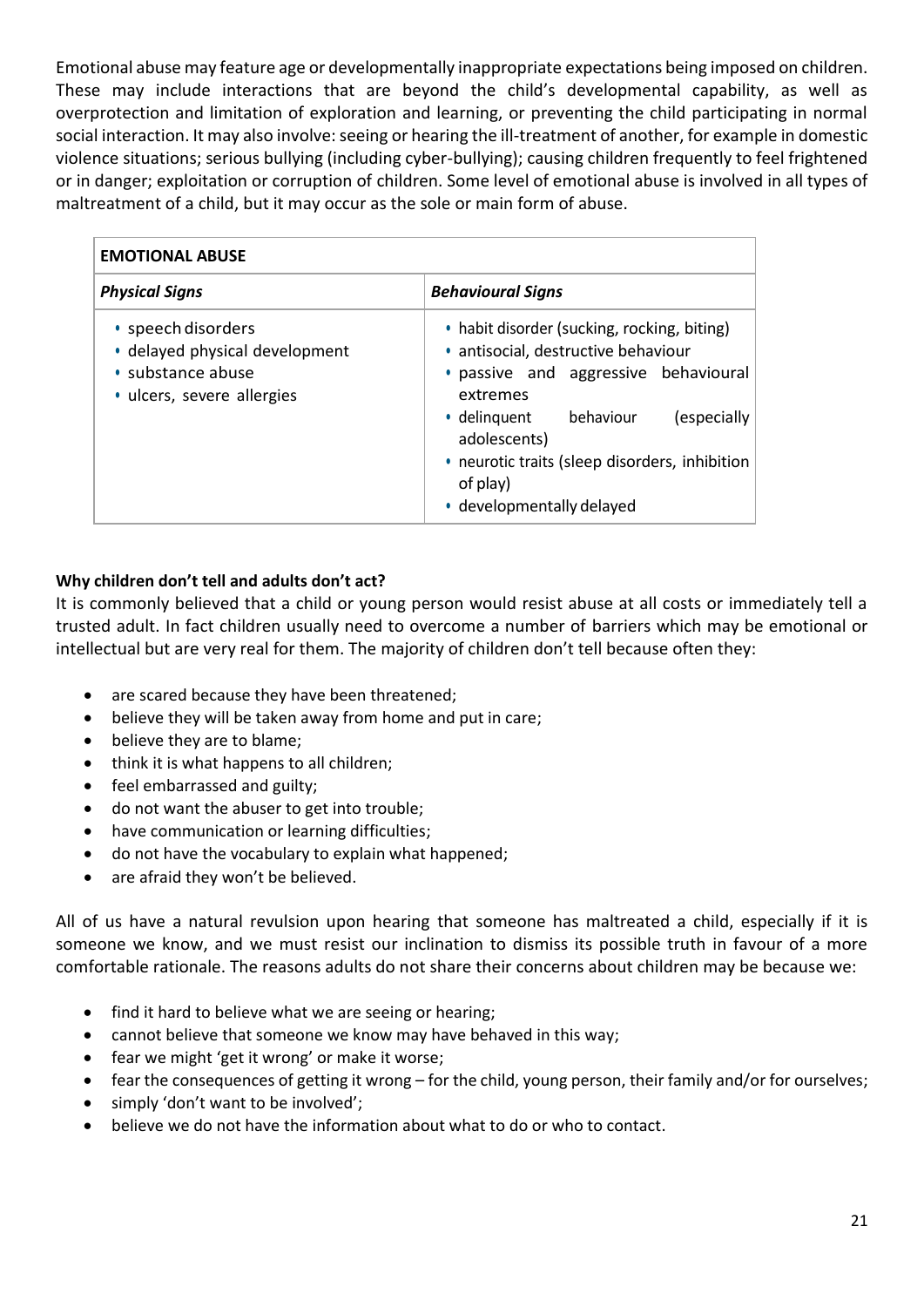# <span id="page-21-0"></span>Appendix Dii – Safeguarding adults at risk

# <span id="page-21-1"></span>When is an adult at risk of abuse or neglect?

Government guidance says safeguarding duties apply to an adult who:

- has needs for care and support (whether or not the local authority is meeting any of those needs);
- is experiencing, or at risk of, abuse or neglect;
- as a result of those care and support needs is unable to protect themselves from either the risk of, or the experience of abuse or neglect.

Within faith settings it is also recognised as applying to a person who has recently suffered personal adversity making them in particular need of pastoral support.

Some of the factors that may increase the risk of abuse or neglect include:

- sensory or physical disability or impairment
- learning disability
- physical illness
- chronic or acute mental ill health (including dementia)
- addiction to alcohol or drugs
- permanent or temporary reduction in physical, mental or emotional capacity through life events such as bereavement / loss, abuse or trauma.

Mistreatment or abuse can occur in any relationship and may result in harm or exploitation.

The aims of adult safeguarding are to:

- prevent harm and reduce the risk of abuse or neglect to adults with care and support needs;
- stop abuse or neglect wherever possible;
- safeguard adults in a way that supports them in making choices and having control about how they want to live;
- promote an approach that concentrates on improving life for the adults concerned;
- raise public awareness so that communities as a whole, alongside professionals, play their part in preventing, identifying and responding to abuse and neglect;
- provide information and support in accessible ways to help people understand the different types of abuse, how to stay safe and what to do to raise a concern about the safety or well-being of an adult;
- address what has caused the abuse or neglect.

The Government has also set out six key principles that underpin all adult safeguarding work and have used 'I' statements (what I would like to happen) as an example for each principle. These in turn provide a good set of principles for office holders, employees and volunteers to consider, when working with adults at risk.

# **Empowerment**

People should be supported and encouraged to make their own decisions and informed consent. "I am asked what I want as the outcomes from the safeguarding process and these directly inform what happens."

# **Prevention**

It is better to take action before harm occurs.

"I receive clear and simple information about what abuse is, how to recognise the signs and what I can do to seek help."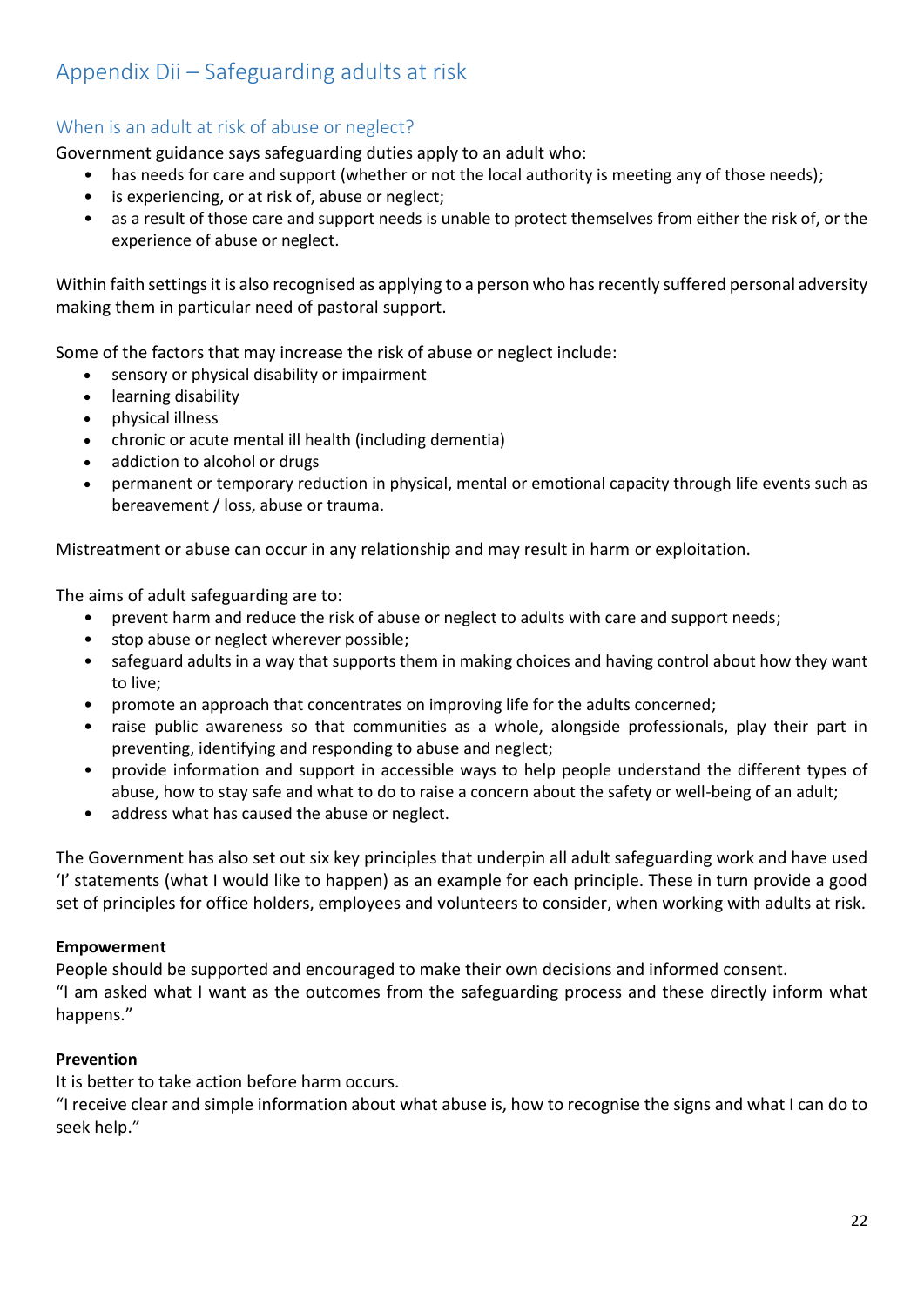# **Proportionality**

We should make the least intrusive response appropriate to the risk presented.

"I am sure that the professionals will work in my interest, and they will only get involved as much as needed."

### **Protection**

Those in greatest need should receive support and representation.

"I get help and support to report abuse and neglect. I get help so that I am able to take part in the safeguarding process to the extent to which I want."

### **Partnership**

Local solutions should be provided through services working with their communities. Communities have a part to play in preventing, detecting and reporting neglect and abuse.

"I know that staff treat any personal and sensitive information in confidence, only sharing what is helpful and necessary. I am confident that professionals will work together and with me to get the best result for me."

### **Accountability**

There is a need for accountability and transparency in delivering safeguarding. "I understand the role of everyone involved in my life and so do they."

# <span id="page-22-0"></span>How do I know if it is neglect or abuse?

This next section considers the different types and patterns of abuse and neglect and the different circumstances in which they may take place. This is not intended to be an exhaustive list but an illustrative guide as to the sort of behaviour which could give rise to a safeguarding concern.

We should not limit our view of what constitutes abuse or neglect, as they can take many forms and the circumstances of the individual should always be considered. Exploitation, in particular, is a common theme in the following list of the types of abuse and neglect.

# <span id="page-22-1"></span>Who might mistreat or abuse an adult at risk?

Anyone can perpetrate abuse or neglect, including:

- spouses/partners
- other family members
- neighbours
- friends
- acquaintances
- local residents
- people who deliberately exploit adults they perceive as vulnerable to abuse
- paid staff or professionals and volunteers
- strangers.

While a lot of attention is paid, for example, to targeted fraud or internet scams perpetrated by complete strangers, it is far more likely that the person responsible for abuse is known to the adult and is in a position of trust and power. Abuse can happen anywhere: for example, in someone's own home, in a public place, in hospital, in a care home or in college. It can take place when an adult lives alone or with others.

# **Self-neglect**

There is no single definition of self-neglect. However, the Care Act makes clear it comes within the definition of abuse or neglect, if the individual concerned has care and support needs and is unable to protect him- or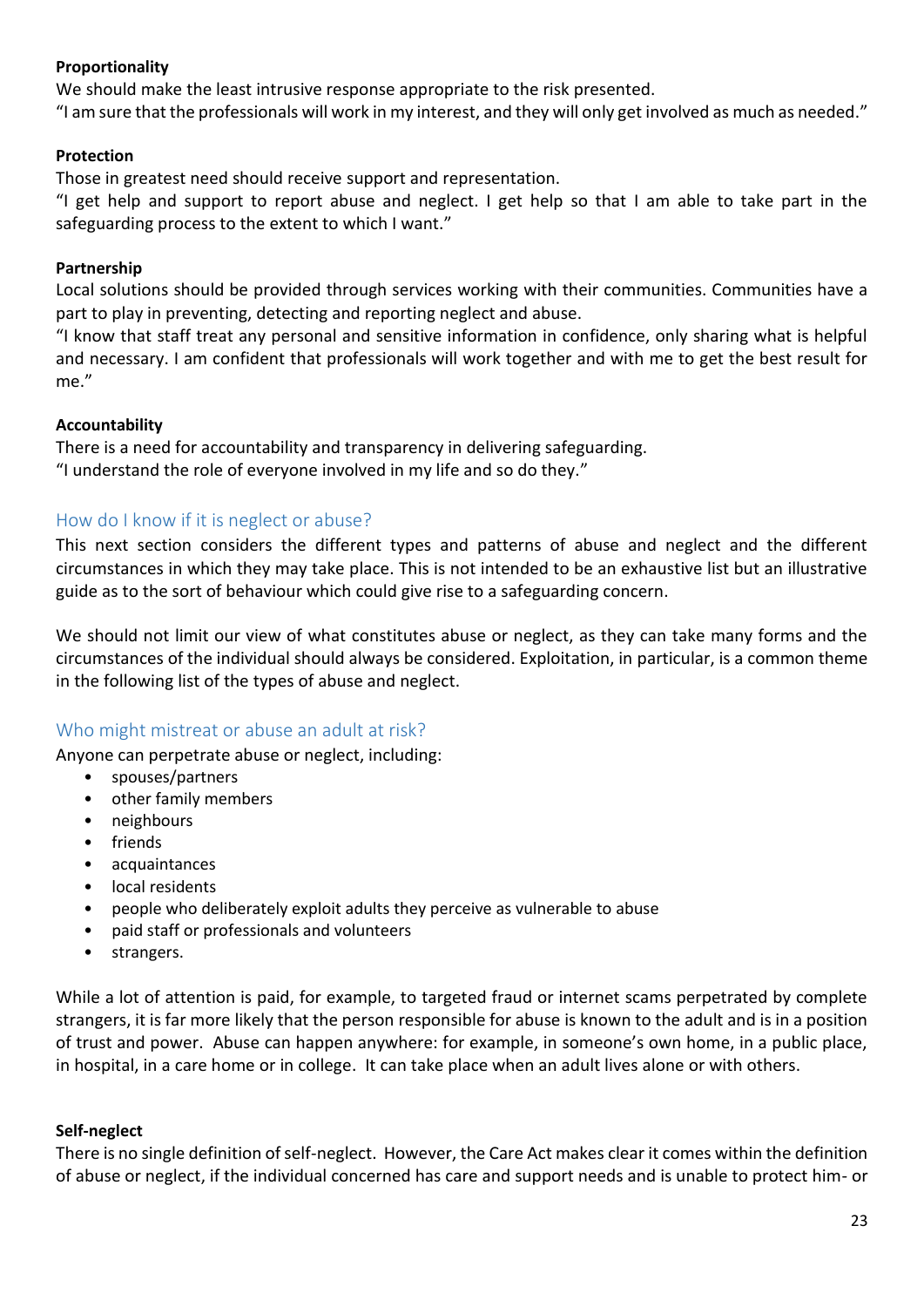herself. The Department of Health has defined it as '... a wide range of behaviour neglecting to care for one's personal hygiene, health or surroundings and includes behaviour such as hoarding'.

# <span id="page-23-0"></span>Categories of abuse and neglect

Ten general categories of abuse have been identified, with an additional eleventh – spiritual abuse – discussed earlier in this document. Any or all of these may be carried out as the result of deliberate intent and targeting of adults, negligence or ignorance. The examples of abuse and possible indicators are taken from The Social Care Institute for Excellence (SCIE) 'At a glance guide 69: Adult safeguarding: Types and indicators of abuse' published in January 2015.

### **Physical abuse**

Types of physical abuse

- Assault, hitting, slapping, punching, kicking, hair-pulling, biting, pushing
- Rough handling
- Scalding and burning
- Physical punishments
- Inappropriate or unlawful use of restraint
- Making someone purposefully uncomfortable (e.g. opening a window and removing blankets)
- Involuntary isolation or confinement
- Misuse of medication (e.g. over-sedation)
- Forcible feeding or withholding food
- Unauthorised restraint, restricting movement (e.g. tying someone to a chair).

Possible indicators of physical abuse

- No explanation for injuries or inconsistency with the account of what happened
- Injuries are inconsistent with the person's lifestyle
- Bruising, cuts, welts, burns and/or marks on the body or loss of hair in clumps
- Frequent injuries
- Unexplained falls
- Subdued or changed behaviour in the presence of a particular person
- Signs of malnutrition
- Failure to seek medical treatment or frequent changes of GP

#### **Domestic violence or abuse**

Domestic violence or abuse can be characterised by any of the indicators of abuse outlined in this briefing relating to:

- psychological
- physical
- sexual
- financial
- emotional aspects.

Domestic violence and abuse includes any incident or pattern of incidents of controlling, coercive or threatening behaviour, violence or abuse between those who are, or have been, intimate partners or family members regardless of gender or sexuality. It also includes so called 'honour' -based violence, female genital mutilation and forced marriage.

Coercive or controlling behaviour is a core part of domestic violence. Coercive behaviour can include:

- acts of assault, threats, humiliation and intimidation
- harming, punishing, or frightening the person
- isolating the person from sources of support
- exploitation of resources or money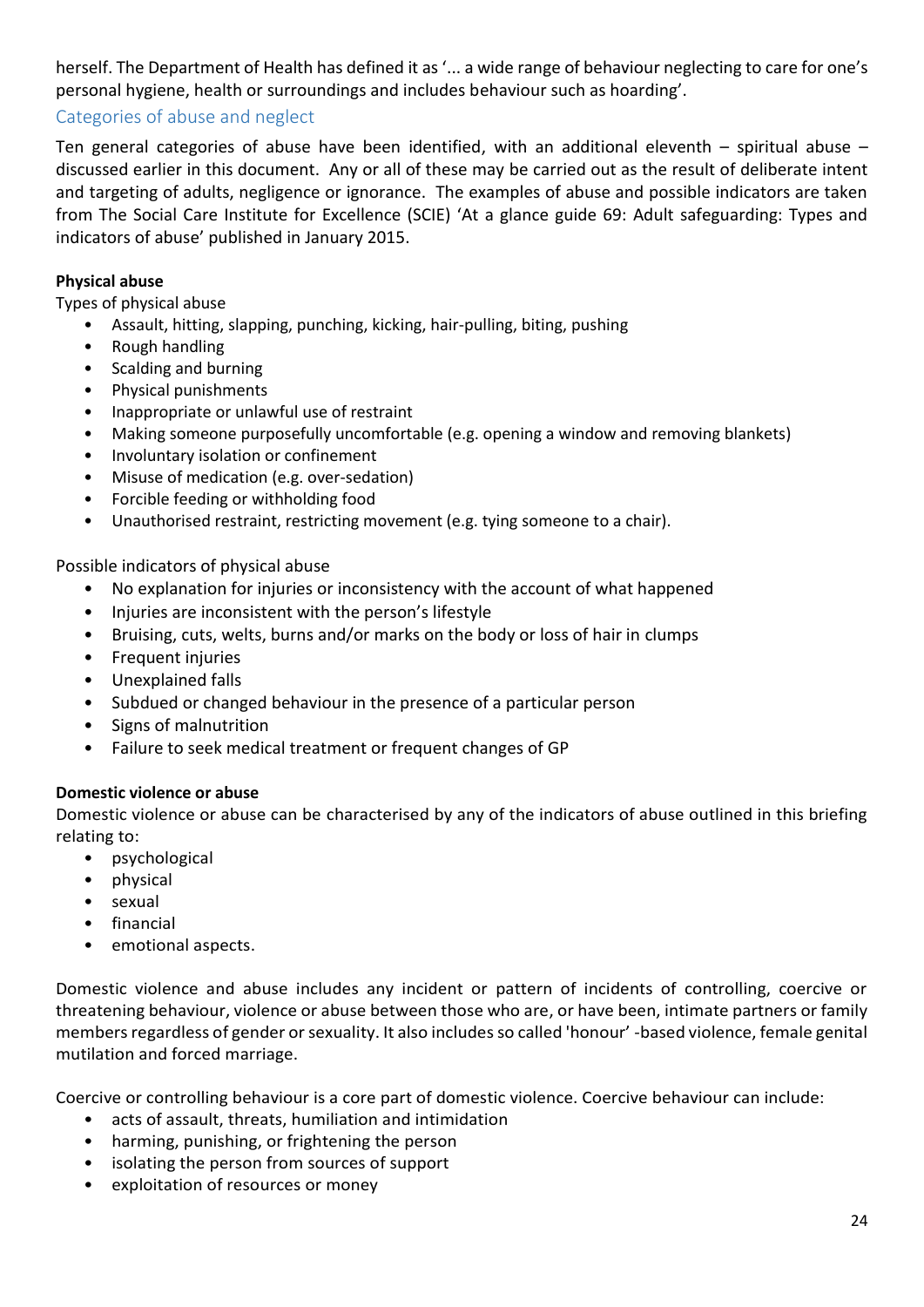- preventing the person from escaping abuse
- regulating everyday behaviour.

Possible indicators of domestic violence or abuse

- Low self-esteem
- Feeling that the abuse is their fault when it is not
- Physical evidence of violence such as bruising, cuts, broken bones
- Verbal abuse and humiliation in front of others
- Fear of outside intervention
- Damage to home or property
- Isolation not seeing friends and family
- Limited access to money.

### **Sexual abuse**

Types of sexual abuse:

- Rape, attempted rape or sexual assault
- Inappropriate touch anywhere
- Non- consensual masturbation of either or both persons
- Non- consensual sexual penetration or attempted penetration of the vagina, anus or mouth
- Any sexual activity to which the person lacks the capacity to consent
- Inappropriate looking, sexual teasing or innuendo, or sexual harassment
- Sexual photography or forced use of pornography or witnessing of sexual acts
- Indecent exposure.

Possible indicators of sexual abuse:

- Bruising, particularly to the thighs, buttocks and upper arms and marks on the neck
- Torn, stained or bloody underclothing
- Bleeding, pain or itching in the genital area
- Unusual difficulty in walking or sitting
- Foreign bodies in genital or rectal openings
- Infections, unexplained genital discharge, or sexually transmitted diseases
- Pregnancy in a woman who is unable to consent to sexual intercourse
- The uncharacteristic use of explicit sexual language or significant changes in sexual behaviour or attitude
- Incontinence not related to any medical diagnosis
- Self-harming
- Poor concentration, withdrawal, sleep disturbance
- Excessive fear/apprehension of, or withdrawal from, relationships
- Fear of receiving help with personal care
- Reluctance to be alone with a particular person.

# **Emotional or psychological abuse**

Types of psychological or emotional abuse:

- Enforced social isolation preventing someone accessing services, educational and social opportunities and seeing friends
- Removing mobility or communication aids or intentionally leaving someone unattended when they need assistance
- Preventing someone from meeting their religious and cultural needs
- Preventing the expression of choice and opinion
- Failure to respect privacy
- Preventing stimulation, meaningful occupation or activities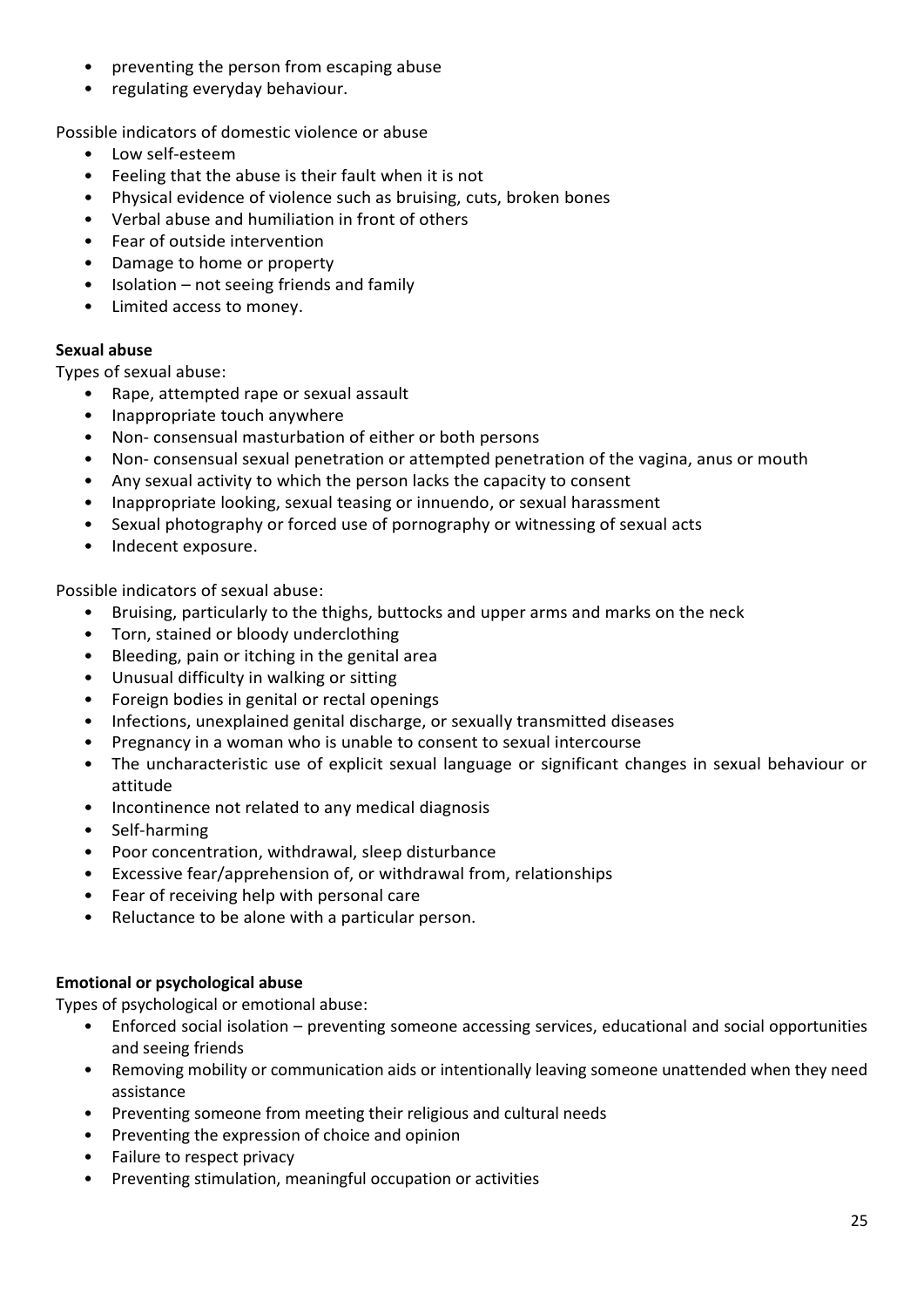- Intimidation, coercion, harassment, use of threats, humiliation, bullying, swearing or verbal abuse
- Addressing a person in a patronising or infantilising way
- Threats of harm or abandonment
- Cyber bullying.

Possible indicators of psychological or emotional abuse:

- An air of silence when a particular person is present
- Withdrawal or change in the psychological state of the person
- Insomnia
- Low self-esteem
- Uncooperative and aggressive behaviour
- A change of appetite, weight loss/gain
- Signs of distress: tearfulness, anger
- Apparent false claims, by someone involved with the person, to attract unnecessary treatment.

#### **Financial abuse or material abuse**

Types of financial or material abuse:

- Theft of money or possessions
- Fraud, scamming
- Preventing a person from accessing their own money, benefits or assets
- Employees taking a loan from a person using the service
- Undue pressure, duress, threat or undue influence put on the person in connection with loans, wills, property, inheritance or financial transactions
- Arranging less care than is needed to save money to maximise inheritance
- Denying assistance to manage/monitor financial affairs
- Denying assistance to access benefits
- Misuse of personal allowance in a care home
- Misuse of benefits or direct payments in a family home
- Someone moving into a person's home and living rent free without agreement or under duress
- False representation, using another person's bank account, cards or documents
- Exploitation of a person's money or assets, e.g. unauthorised use of a car
- Misuse of a power of attorney or other legal authority
- Rogue trading e.g. unnecessary or overpriced property repairs and failure to carry out agreed repairs or poor workmanship.

Possible indicators of financial or material abuse

- Missing personal possessions
- Unexplained lack of money or inability to maintain lifestyle
- Unexplained withdrawal of funds from accounts
- Power of attorney or lasting power of attorney (LPA) being obtained after the person has ceased to have mental capacity
- Failure to register an LPA after the person has ceased to have mental capacity to manage their finances, so that it appears that they are continuing to do so
- The person allocated to manage financial affairs is evasive or uncooperative
- The family or others show unusual interest in the assets of the person
- Signs of financial hardship in cases where the person's financial affairs are being managed by a court appointed deputy, attorney or LPA
- Recent changes in deeds or title to property
- Rent arrears and eviction notices
- A lack of clear financial accounts held by a care home or service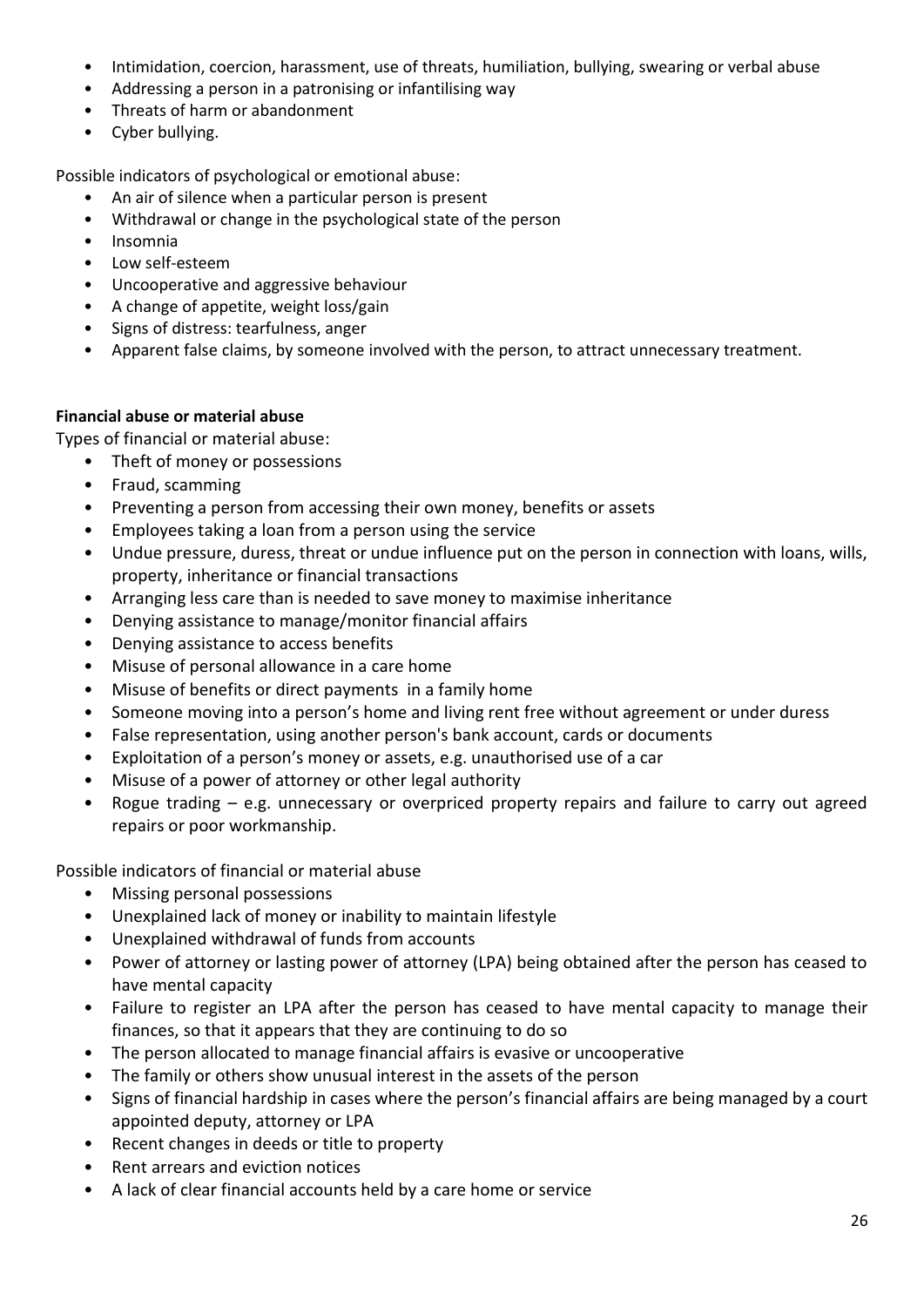- Failure to provide receipts for shopping or other financial transactions carried out on behalf of the person
- Disparity between the person's living conditions and their financial resources, e.g. insufficient food in the house
- Unnecessary property repairs.

# **Modern slavery**

Types of modern slavery:

- Human trafficking
- Forced labour
- Domestic servitude
- Sexual exploitation, such as escort work, prostitution and pornography
- Debt bondage being forced to work to pay off debts that realistically they never will.

Possible indicators of modern slavery:

- Signs of physical or emotional abuse
- Appearing to be malnourished, unkempt or withdrawn
- Isolation from the community, seeming under the control or influence of others
- Living in dirty, cramped or overcrowded accommodation and or living and working at the same address
- Lack of personal effects or identification documents
- Always wearing the same clothes
- Avoidance of eye contact, appearing frightened or hesitant to talk to strangers
- Fear of law enforcers.

#### **Discriminatory abuse**

Types of discriminatory abuse:

- Unequal treatment based on age, disability, gender reassignment, marriage and civil partnership, pregnancy and maternity, race, religion and belief, sex or sexual orientation (known as ['protected](http://www.equalityhumanrights.com/advice-and-guidance/new-equality-act-guidance/protected-characteristics-definitions/)  [characteristics' under the Equality Act 2010](http://www.equalityhumanrights.com/advice-and-guidance/new-equality-act-guidance/protected-characteristics-definitions/))
- Verbal abuse, derogatory remarks or inappropriate use of language related to a protected characteristic
- Denying access to communication aids, not allowing access to an interpreter, signer or lip-reader
- Harassment or deliberate exclusion on the grounds of a protected characteristic
- Denying basic rights to healthcare, education, employment and criminal justice relating to a protected characteristic
- Substandard service provision relating to a protected characteristic.

Possible indicators of discriminatory abuse:

- The person appears withdrawn and isolated
- Expressions of anger, frustration, fear or anxiety
- The support on offer does not take account of the person's individual needs in terms of a protected characteristic.

#### **Organisational or institutional abuse**

Types of organisational or institutional abuse:

- Discouraging visits or the involvement of relatives or friends
- Run-down or overcrowded establishment
- Authoritarian management or rigid regimes
- Lack of leadership and supervision
- Insufficient staff or high turnover resulting in poor quality care
- Abusive and disrespectful attitudes towards people using the service
- Inappropriate use of restraints
- Lack of respect for dignity and privacy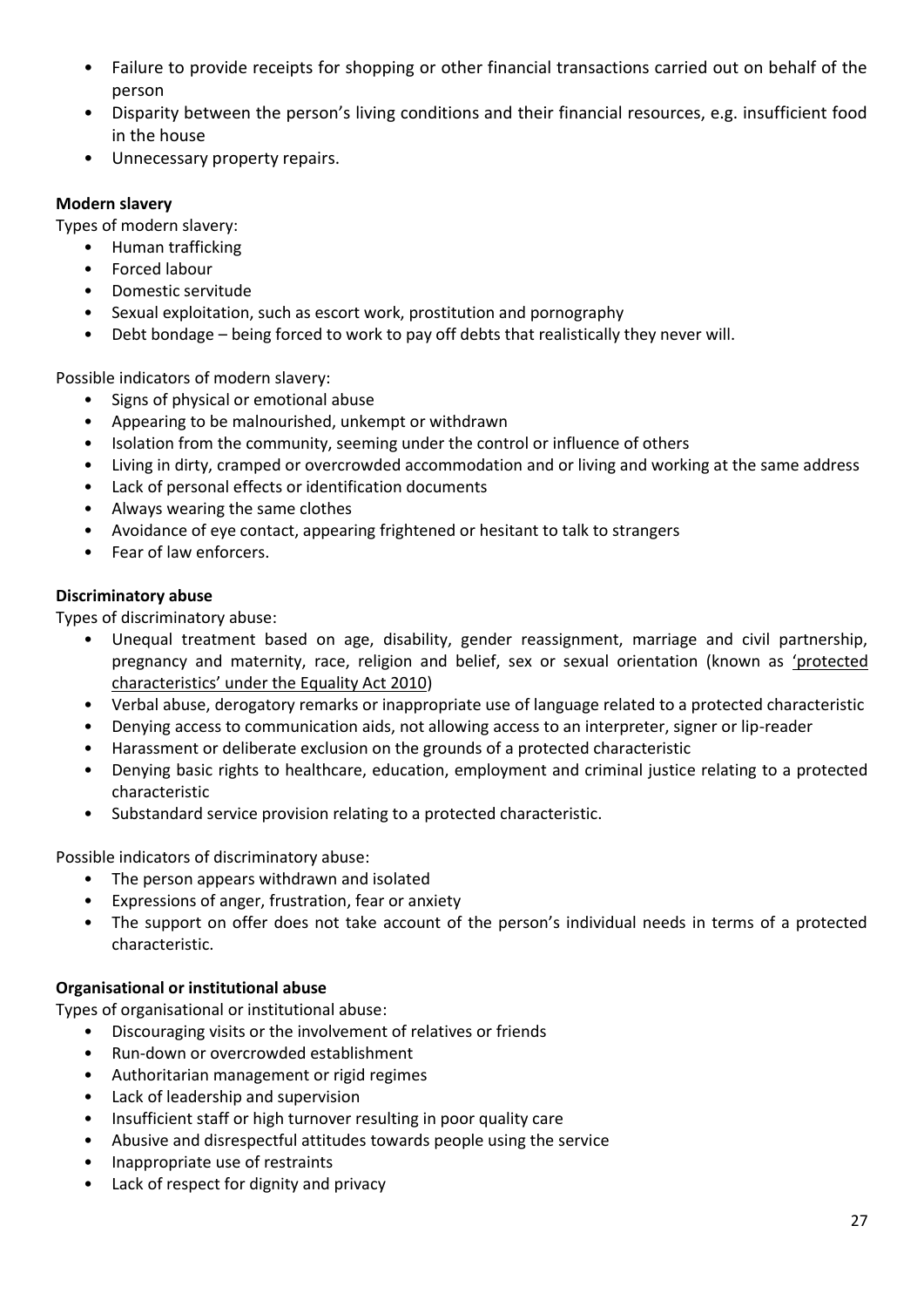- Failure to manage residents with abusive behaviour
- Not providing adequate food and drink, or assistance with eating
- Not offering choice or promoting independence
- Misuse of medication
- Failure to provide care with dentures, spectacles or hearing aids
- Not taking account of individuals' cultural, religious or ethnic needs
- Failure to respond to abuse appropriately
- Interference with personal correspondence or communication
- Failure to respond to complaints.

Possible indicators of organisational or institutional abuse:

- Lack of flexibility and choice for people using the service
- Inadequate staffing levels
- People being hungry or dehydrated
- Poor standards of care
- Lack of personal clothing and possessions and communal use of personal items
- Lack of adequate procedures
- Poor record-keeping and missing documents
- Absence of visitors
- Few social, recreational and educational activities
- Public discussion of personal matters
- Unnecessary exposure during bathing or using the toilet
- Absence of individual care plans
- Lack of management overview and support.

#### **Neglect or acts of omission**

Types of neglect and acts of omission:

- Failure to provide or allow access to food, shelter, clothing, heating, stimulation and activity, personal or medical care
- Providing care in a way that the person dislikes
- Failure to administer medication as prescribed
- Refusal of access to visitors
- Not taking account of individuals' cultural, religious or ethnic needs
- Not taking account of educational, social and recreational needs
- Ignoring or isolating the person
- Preventing the person from making their own decisions
- Preventing access to glasses, hearing aids, dentures, etc.
- Failure to ensure privacy and dignity.

Possible indicators of neglect and acts of omission:

- Poor environment dirty or unhygienic
- Poor physical condition and/or personal hygiene
- Pressure sores or ulcers
- Malnutrition or unexplained weight loss
- Untreated injuries and medical problems
- Inconsistent or reluctant contact with medical and social care organisations
- Accumulation of untaken medication
- Uncharacteristic failure to engage in social interaction
- Inappropriate or inadequate clothing.

#### **Self-Neglect**